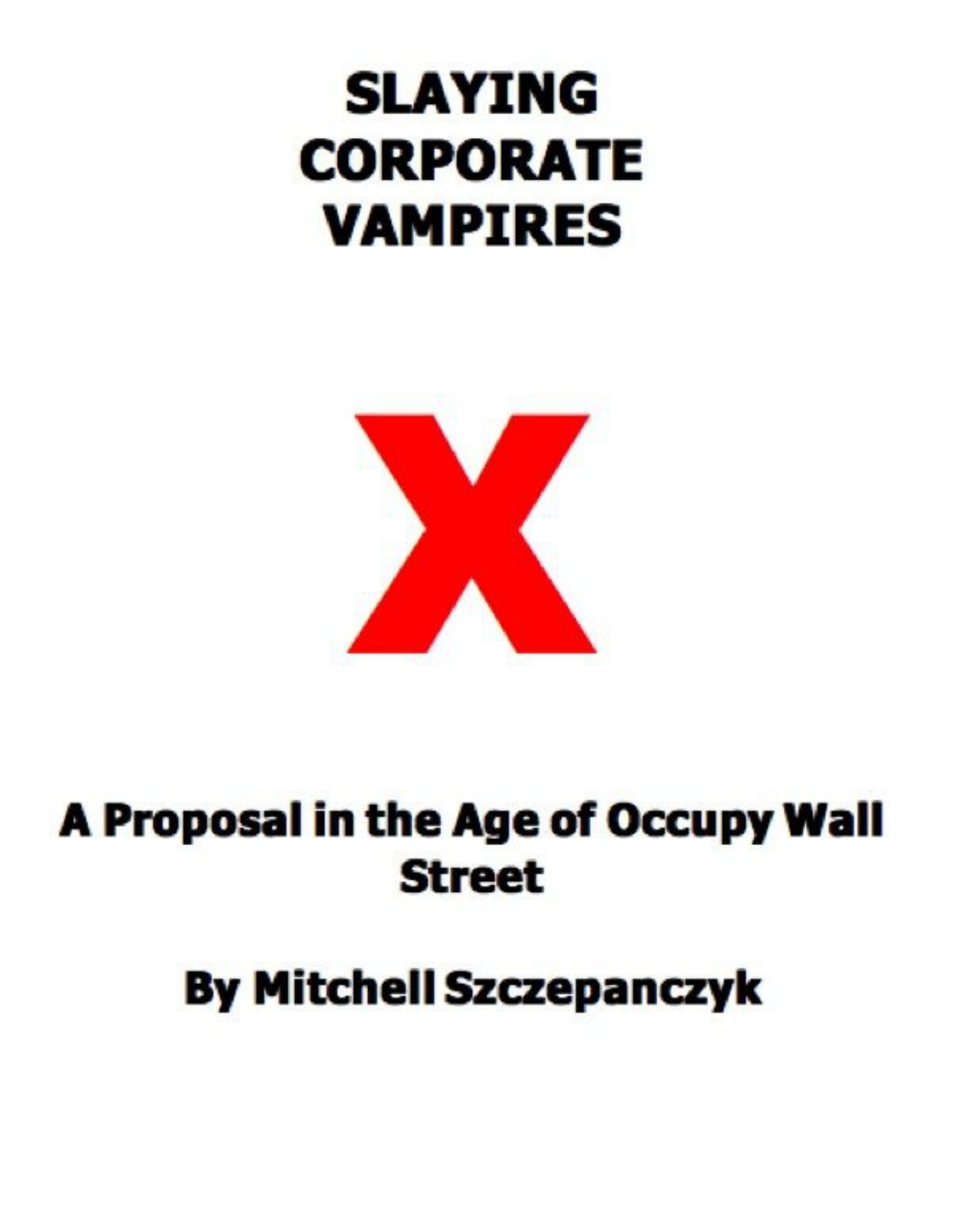## **TABLE OF CONTENTS**

#### **[Introduction](#page-5-0)**

- **The what of [corporations](#page-9-0)**
- **The why of [corporations](#page-11-0)**
- **The Montesi [Maneuver](#page-13-0)**
- **The why of [Montesi](#page-18-0)**
- **Tactics and [strategy](#page-20-0)**
- **[Conclusion](#page-24-0)**
- **[Notes](#page-26-0)**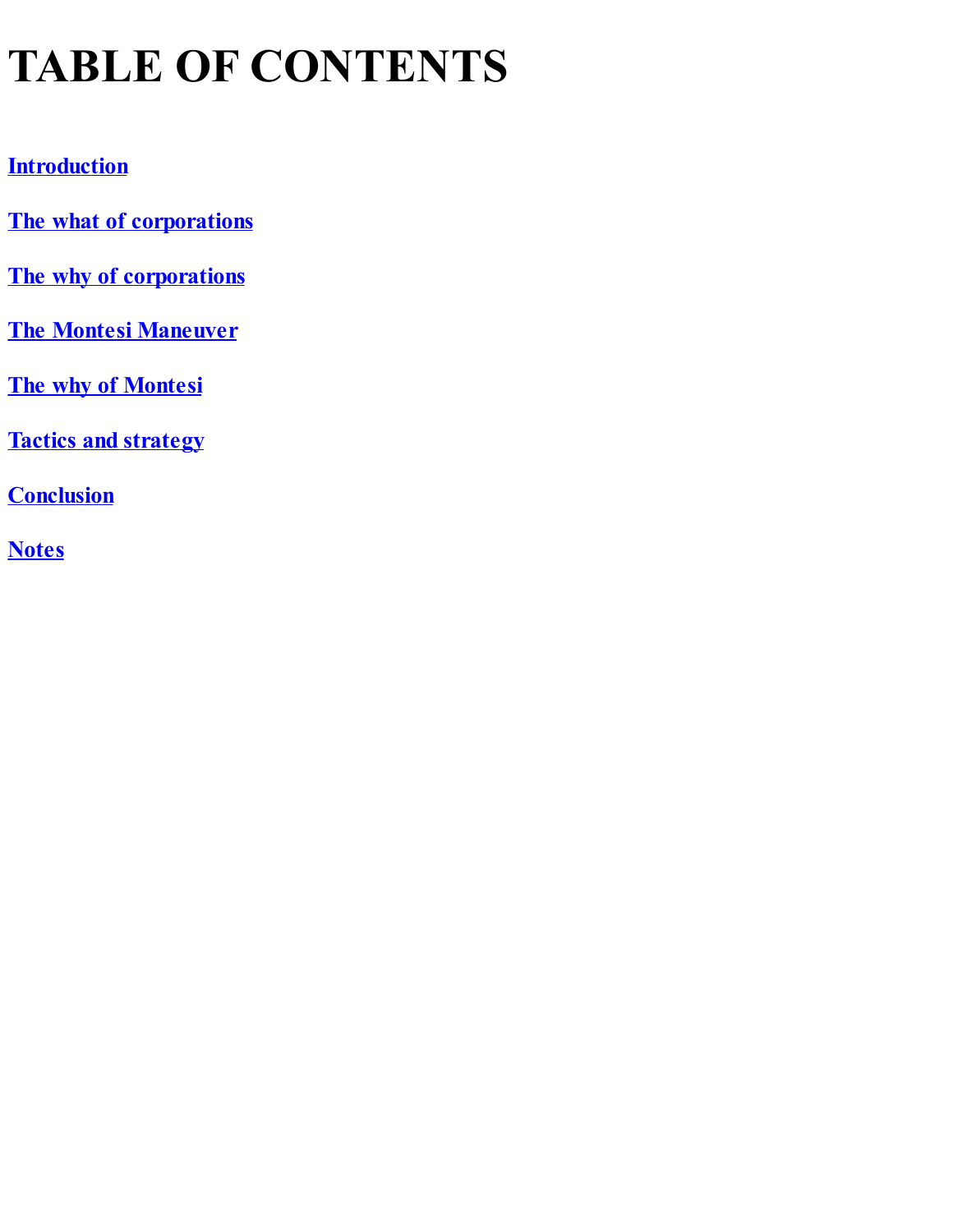



### A Proposal in the Age of Occupy Wall **Street**

### **By Mitchell Szczepanczyk**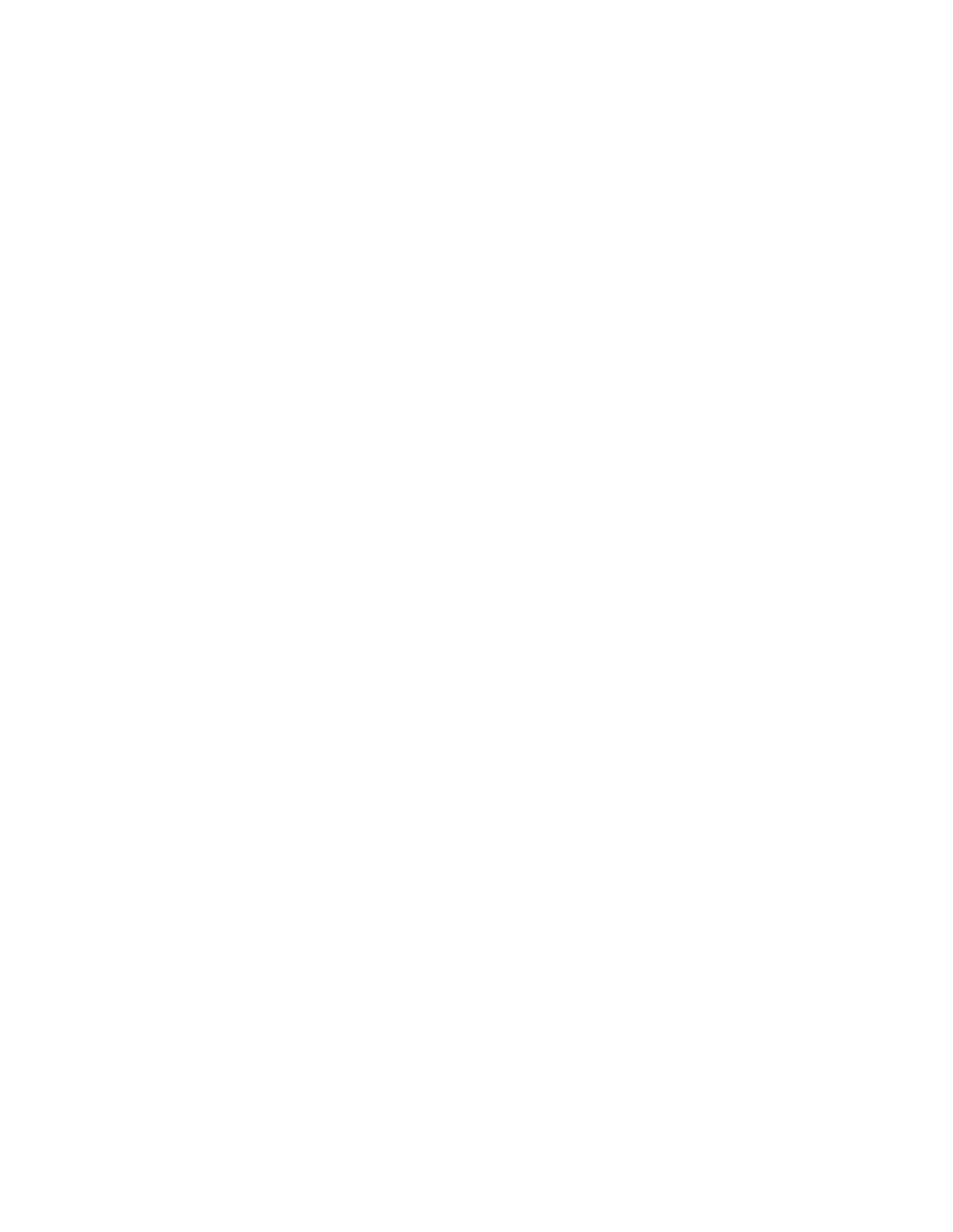## **TABLE OF CONTENTS**

- **[Introduction](#page-5-0)**
- **1. The what of [corporations](#page-9-0)**
- **2. The why of [corporations](#page-11-0)**
- **3. The Montesi [Maneuver](#page-13-0)**
- **4. The why of [Montesi](#page-18-0)**
- **5. [Tactics](#page-20-0)**
- **[Conclusion](#page-24-0)**
- **[Notes](#page-26-0)**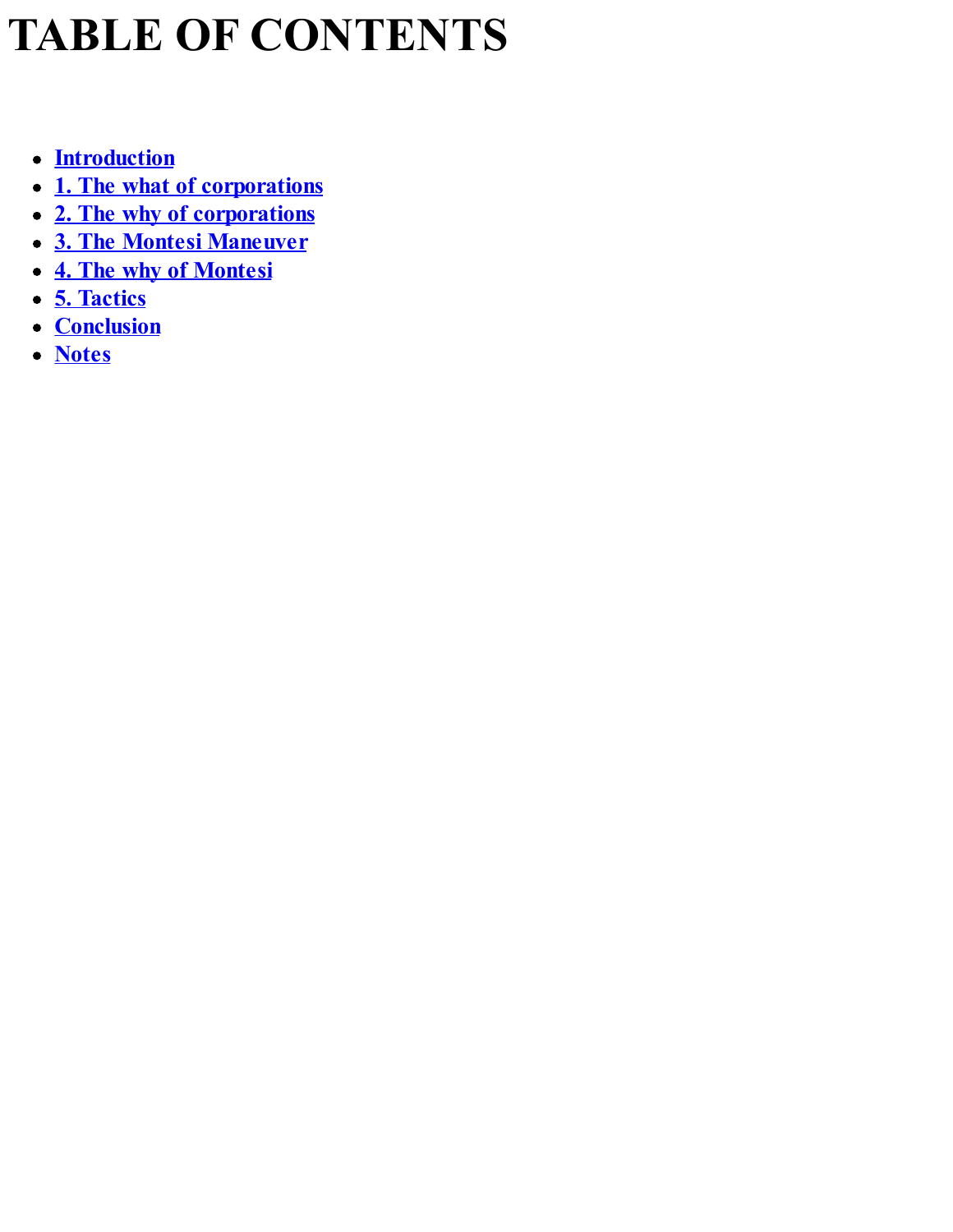#### <span id="page-5-0"></span>**Introduction**

Corporations in the present day on Earth are powerful, seemingly all-powerful. They permit or impede progress that comes on many realms: the environment, war and militarism, labor rights, energy, education, media, electoral politics, food and drink, banking, finance, the list can go on. While some may believe otherwise, I believe and argue (as many have argued) that the hopes for a better future, indeed any future, ultimately require the destruction of the abstract corporate form in order to avert the destruction of the planet and humanity. And yet, even for those who may agree with this assessment, it is difficult to see how that claim can become reality. It's a quixotic cause if ever there was one, even with the recent emergence of the Occupy Wall Street movement. So let us imagine...

Imagine what would happen if a modern-day large-scale corporation (let's call it "BS&S", for "Bullshit and Services") were somehow magically deposited from our world into a distant world (let's call it "Planet P"). The planet appears to be remarkably similar to Earth -- oxygen-nitrogen atmosphere, twenty-four-hour-long days, rotating around an ordinary star -- but the economy on Planet P is a bit different. There don't seem to be any rival corporations. No problem, the executives of BS&S naively think. It's a new virgin market to conquer, and no competitors to get in our way. But it's not that simple.

One complicating factor is that all the workers on Planet P have jobs that are comparably desirable and comparably empowering to all other workers. It doesn't mean that everyone does everything. It doesn't mean that specialization doesn't or can't happen. It just means that the tasks that comprise a job are arranged differently from economies on Earth. On Earth, work tasks are arranged in such a way which lead to work hierarchy disparities, where a relative few hold all the desirable and empowering jobs and a far larger number (the 99%?) hold far less desirable and empowering jobs. It's this discovery of how Planet P works that leads to those low in the corporate totem pole at BS&S -- the janitors, the receptionists, the short-order cooks, the disempowered -- to begin to leave. And leave. And leave. After all, the outside economy on Planet P would grant them a degree of empowerment that they didn't have previously. Sure, they could organize and strike to win such empowerment within BS&S, but it would be far faster and easier to simply leave BS&S and enter into Planet P's economy where their chances for empowering and desirable work are much greater. And for many of those disempowered BS&S employees, it's not as though they had much of a choice in opting to be slaves for wages in a corporate plantation. To hell with that. As a result, after just one day, more than half of the BS&S's "employees" leave, never to return.

And that's not all, not by a long shot. BS&S when it was on Earth, like other corporations in market economies, would use its massive stores of money to buy advertising and public relations efforts in the media (which are also corporations themselves) to sway public opinion to their favor. BS&S can also influence and flat-out buy politicians and political races with massive campaign contributions and promises of high-paying executive jobs. BS&S can thereby ensure that the politicians whom they help elect will craft and pass laws and policies favorable to BS&S and other corporations. BS&S and other corporations also dispense charitable "donations" for willing non-profit organizations, as well as offer jobs to opponents who tire of fighting against such an overwhelming opponent for little compensation and would find it easier and more profitable to switch rather than fight. But none of that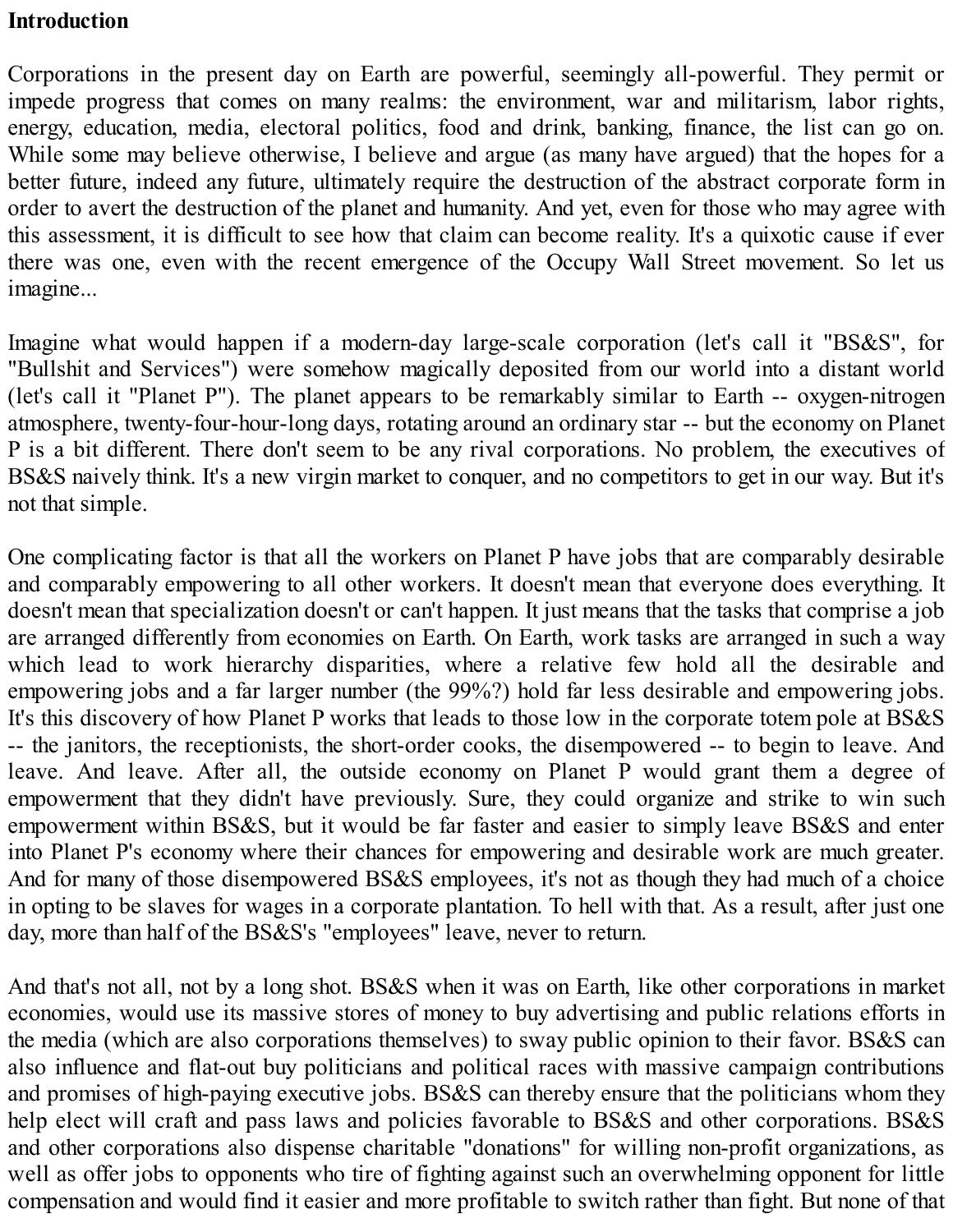holds any water on Planet P. There, the main payment norm is remuneration for effort and sacrifice, tempered by need for those relative few physically unable to work. Such a payment norm would forbid the undue accumulation of bargaining power, and what had been the corporation's lifeblood and source of strength -- money -- turns into utter poison. The money that would buy policy, advertising, non-profits and many opponents in a market economy is universally rejected in an economy whose "currency" is part of an economy-wide democratic plan.

Meanwhile, inside the BS&S corporation, the hemorrhaging of "employees" continues, now extending to white-collar workers -- the lawyers, the accountants, the engineers, the software developers -- who now realize that their empowering monopoly of technical information amounts to very little in a quickly deteriorating institution. Worse, with all of the scutworkers gone, the toilets get dirty, the garbage accumulates, the phone calls and emails get unanswered. Of course, the corporation could simply "hire" people from outside the corporation to be disempowered wage slaves, but no rational worker would want to take part in the triple-whammy of low pay, disempowering and undesirable work, and no say in work decisions or circumstances. As a result, those in BS&S lower on the totem pole but who remain and previously held positions of relative prestige and influence -- middlemanagement -- are now pressed into manual labor. Those who were "hired" to do comparatively empowering and technical work now find themselves squeezed into roles they weren't promised. Some may fight back, thinking it's now a fight worth fighting, and they may even win under these circumstances, but in the meantime all this fighting prevents the corporation from making any substantive economic contributions. The white collar workers obviously don't want to surrender their empowering work and see the outside economy as a way to keep that work, so they respond to these threats by leaving as well.

It's one relentless salvo after another. Employees depart in droves. The amount of undesirable and disempowering work to do grows and nobody is willing to do it. Efforts to bribe or coerce or convince outsiders fail. Efforts to bring in new wage slaves fail. Inefficiencies continue to snowball. And in the middle of all this, the BS&S corporation, or whatever's left of it by this point, realizes that it has a choice of its own to make: convert to the rules of the economy of Planet P, or die. And for the remaining corporate executives, who have spent a lifetime giving orders and wielding tremendous power, it's certainly not a welcome choice to say the least. But the choice must be made and whatever choice that *is* made -- either convert to an entity compatible with Planet P's economy or face permanent dissolution -- the corporate dictatorship as it had existed is no more.

This bit of science fiction is easily contrasted with the contemporary situation for corporations back on Planet Earth, particularly in the United States. Corporations are immensely powerful, tremendously destructive, potentially immortal, given all the rights and privileges of persons though they are devoid of a conscience, and singleminded in their goal of assuaging their eternal hunger for profit. And unlike the situation on Planet P, where corporations in real life can be readily and quickly destroyed, corporations here on Earth are far harder to destroy, let alone compelled to take any constructive actions. While one can starve a corporation of profit as a successful means to destroy it, corporations, particularly very large ones, can withstand attempts to starve profit with the enormous scale of their operations and the many different disparate revenue streams that many large corporations draw. (Similarly, if a corporation has a smaller number of profit streams which are hard or impossible to dislodge, the invulnerability would be the same.) Currently, the vast majority of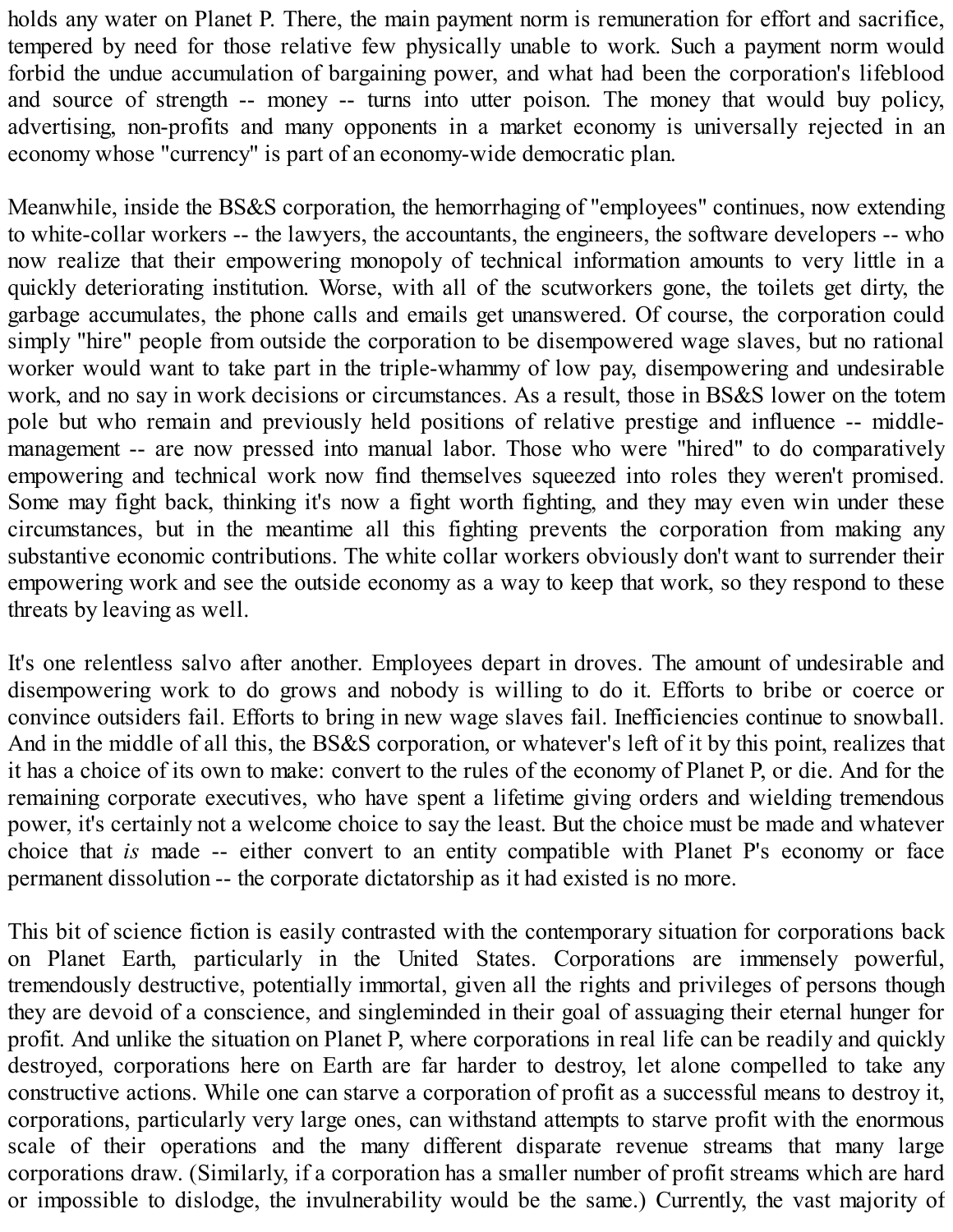people who loathe corporations and their impacts are nonetheless reliant on corporations for livelihood, income, and material resources.

To be sure, there are measures like withdrawing corporate charters, structurally forcing corporations into becoming publicly-owned trusteeships, or applying local laws (as a handful of American municipalities have done) requiring corporations to abide by local laws in order to operate in those municipalities<sup>1</sup>. These are weapons which theoretically can be leveraged against large corporations. In practice, however, such tools are enormously difficult to apply given the enormous power corporations currently wield. And given such devices like the World Trade Organization which subvert local and even national laws that could interfere with corporate profit, such anti-corporate efforts hold little heft at the present time.

The main difficulty with using laws or the state or government as a goad against corporate power is that the very people who do wield power against corporate predations in various regulatory capacities can gain greater salaries and reduced public scrutiny by joining corporations rather than fighting them. Understandably, they're loathe to actually use that power in any substantive way against corporations lest they risk their chances to cash in big later on.

And there's yet an additional problem: Even if you were to combat and perhaps bring a single corporation to heel, another corporation or corporations can rise to take the place of the defeated. So corporate power is dominant, and commentary of the influence of corporations grows rapidly, and protests against corporations do occur but on a scattered and reactive basis, seldom proactively. The literature on fighting the entirety of corporate power is woefully deficient. The most recent largescale protests against corporate power, those aligned under the name "Occupy Wall Street," despite their recent successes and stunning growth, are nevertheless in their infancy and face constant pushback.

I would like to offer in this presentation a proposal for a path that would help stop corporations on a grand scale. The approach, and certainly its name, is inspired in part by an idea named for -- of all things -- fictional vampires. This idea, the Montesi Maneuver, is named after the Montesi Formula, known to a few who are familiar with fictional vampires. For those unfamiliar with this formula, the Montesi Formula is a magic formula for destroying all the vampires in the entire world in a single magical simultaneous blow. It comes from, and is used in, the Marvel Comics vampire milieu of the 1970s and 1980s which gave us the comic books *Blade*, *Doctor Strange*, and a comic book adaptation of *Dracula*. According to these comics, the name Montesi refers to a family of 15th century Italian clergy who had first [discovered](http://www.marvunapp.com/Appendix/montesi.htm) the formula for a magical spell that when enacted would completely abolish all vampires forever. Once the Montesi Formula was applied and stayed in place in this universe, not a single vampire could exist in the universe.

Much like corporations, vampires could be destroyed one by one, but their growth rate creating new vampires outstripped efforts to destroy them all, and the war against vampires increasingly became the equivalent of running on a treadmill that continued to gain speed. This problem of out-of-control vampire population growth was addressed by applying a single magic formula which forbid vampires from existing in the first place. Understandably, the vampires in the Marvel Comics universe didn't take to this threat lightly, but they failed to prevent the Montesi Formula from being enacted and once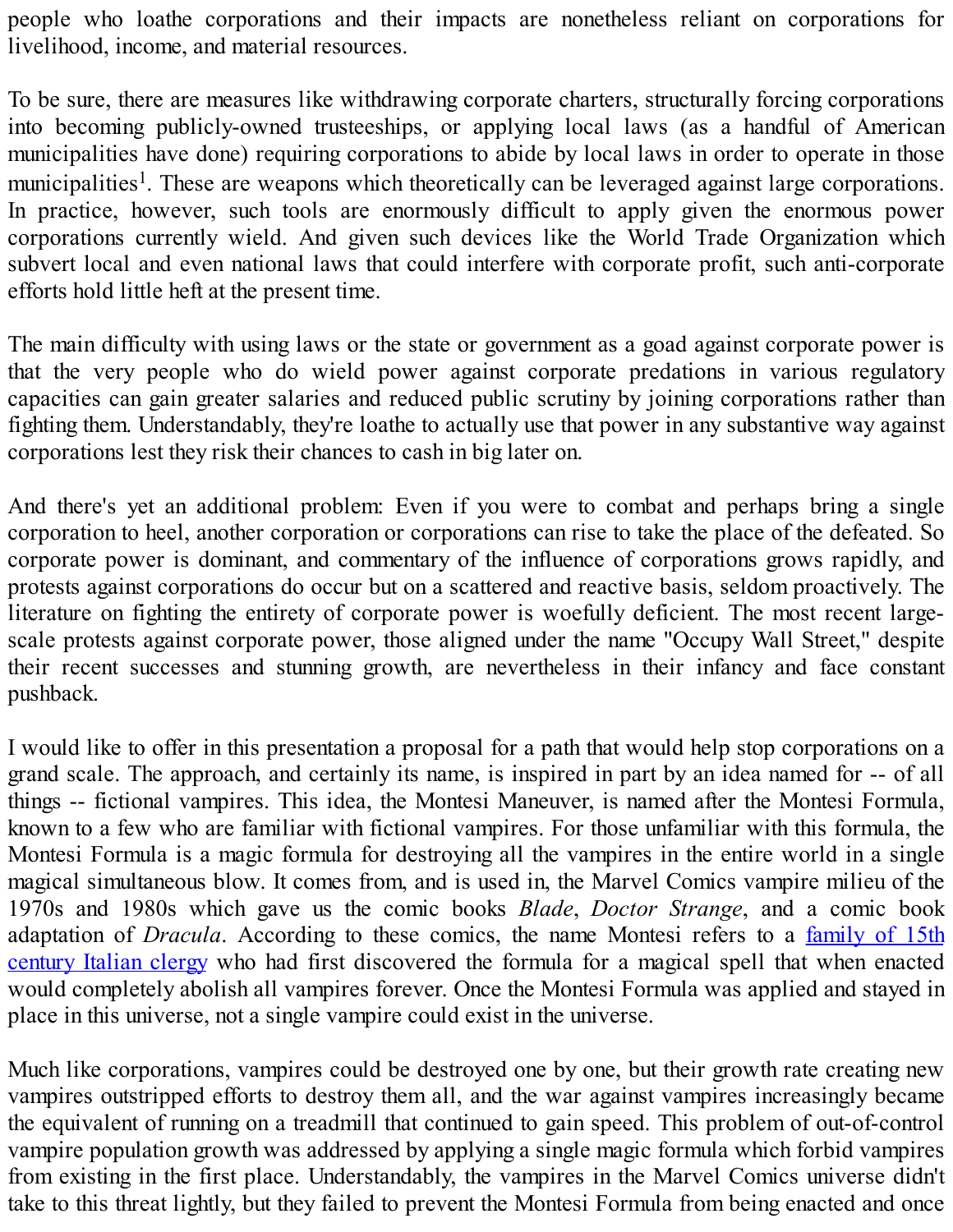the Montesi Formula was successfully enacted all the vampires in the Marvel universe were destroyed and new ones could not be created in their place.

In this book, I will present a proposal that I think is the political-economic equivalent of the Montesi Formula, which hopefully can be leveraged collectively against corporations, even if it may take a LONG time to do so, and hopefully offering a more positive alternative in its place. Just like the Montesi Formula solved the Vampire Problem by wiping out all vampires at once, this proposal, the Montesi Maneuver, offers the same bold, "unrealistic", hard-to-swallow-but-fully-necessary approach to wiping out all corporations at once.

The argument in question can be summarized as follows:

- 1. Corporations are monsters because they are a rational response to the economic context in which they survive -- the competitive realm of markets.
- 2. To eliminate corporations, I suggest changing that context from markets to one where corporations cannot survive, where it becomes irrational to start or maintain corporations. In a word, market abolition.
- 3. The context I would propose instead is the economic model known as [participatory](http://www.parecon.org) economics.

The first two sections of this book deal with the entity of a corporation in depth -- what is it, and why does it take the form it does. The third section discusses markets, participatory economics, and corporations under the rubric of the Montesi Maneuver. The fourth section offers some reasons why I think the Montesi Maneuver will work, and the final section brings together some possible suggested tactics, with some concluding and inspiring words at the end.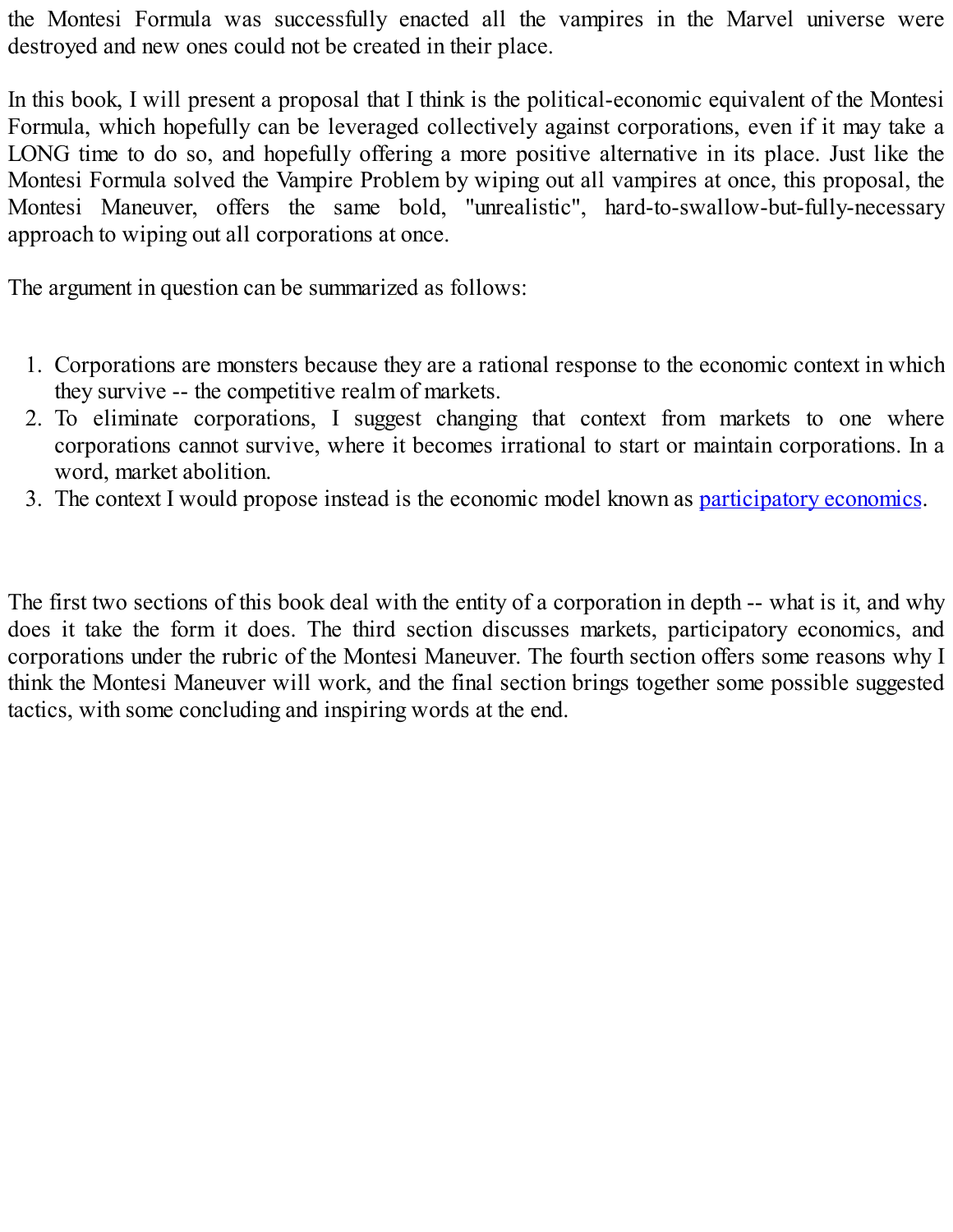#### <span id="page-9-0"></span>**The what of corporations**

What is it about corporations that would argue for their collective dissolution? There are a number of reasons.

**Reason one: Corporations are single-minded in their goal of assuaging their eternal and growing lust for profit.** The main purpose of a corporation is to increase short-term private profit for their shareholders at the expense of anyone and anything else. All actions that a corporation pursues are dedicated to this purpose.<sup>2</sup> Any corporate action that might be perceived as altruistic often has some selfish pro-corporate rationale behind it, such as to prevent corporate funds from getting taxed, or to encourage favorable support from nonprofit groups that could be utilized for public-relations purposes. If corporations were somehow to refuse this mandate of profit above all else, there are actions that could be taken in response: Shareholders can sell stock. The corporate board of directors can eliminate dissident elements within the corporation. The comparisons with monsters are evident - - vampires possess immediate and overwhelming lust for blood, as do zombies for humans flesh.

**Reason two: Corporations are immensely powerful.** To adapt a saying from the comic *Spider-Man*, with great cash comes great influence. And corporations, as finely-honed profit-generating machines, can possess a tremendous amount of money. That money can buy the staff in considerable public relations campaigns and buy huge amounts of advertising space in radio, television, and internet, both for efforts in favor of corporations, and against efforts to block pro-corporate initiatives. The huge scale and sophistication of these corporate efforts make grassroots corporate opposition difficult and collective corporate abolition well-nigh impossible. It's easy to draw comparisons to monsters who are often depicted as possessing superhuman strength or superhuman abilities.

**Reason three: Corporations are tremendously destructive.** Corporations are primarily dedicated to their own profit maximization at the expense of everything and everyone else. If the choice is the preservation of the planet versus profiting from the destruction of peoples or the planet, the choice for corporations is clear. Indeed, the modern environmental movement has increasingly fought corporate predations upon the natural environment, in cases such as the climate crisis (General Motors, Ford, Exxon-Mobil), oil spills (BP), nuclear weapons (General Electric), and coal extraction (Masey Coal).

**Reason four: Corporations are immortal.** Corporate charters used to have a built-in time limit, but after the 19th century, due mainly because of the efforts of courts and lawyers, current corporations have no set time limit of their corporate charter. So a corporation could potentially live forever, and outlive the people who work for it. Obviously, as the vampire movie *Daybreakers* reminded us, corporations like any parasite can't outlive their host, but that doesn't mean they can't live a long, long time.

**Reason five: Corporations hold tremendous influence over regulators.** The draw of money and power that corporations wield is obviously a tool that corporations can leverage over regulators. If government authorities don't threaten or attack corporations, then they can later gain influential positions in those corporations at higher salaries, increased influence, and reduced public scrutiny.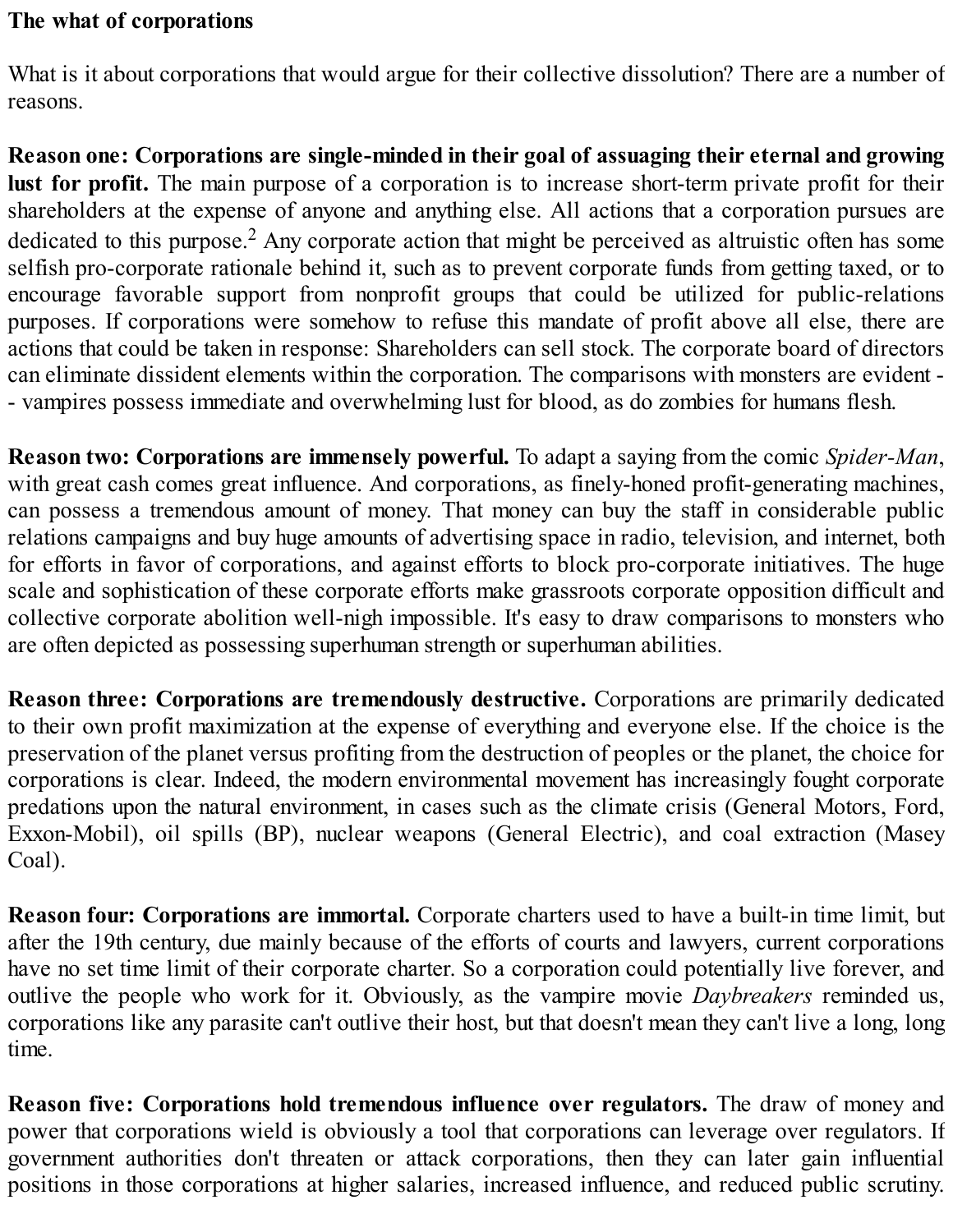The phenomenon, referred to as "regulatory capture", guarantees that corporations need not unduly worry when perceived anti-corporate malfeasance is afoot. One Congressional representative described the U.S. Congress as being a "farm team for K Street"<sup>3</sup> (the street in Washington DC which is home to many corporate lobbyists) -- that the state is a mere stepping stone for *real* positions of power within corporations. Curiously, the same phenomenon also occurs in vampire fiction. For example, in the original film *Blade*, an innocent person discovers the existence of vampires and suggests to Blade to call the police. Blade responds back: "They own the police."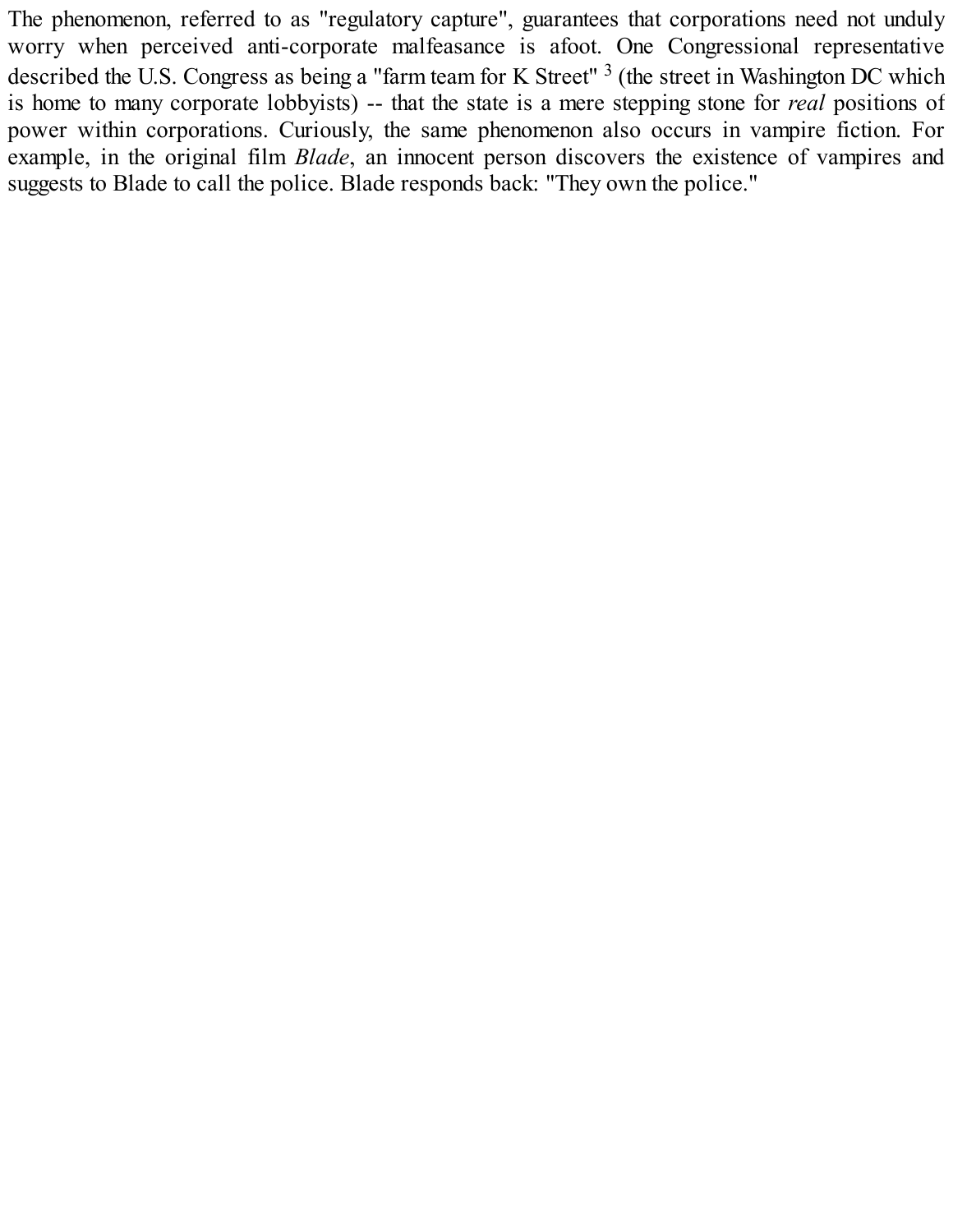#### <span id="page-11-0"></span>**2. The why of corporations**

Why bother making a corporate monster? Wielding measures of wealth and power appeals to parts of the human psyche, and if that means becoming a monster or joining a monstrous enterprise, then so be it. The question "why bother?" seems silly or rhetorical to ask, even to those who refuse to capitulate to corporate temptations. But I ask the question because the answer, when drawn to its logical conclusion, is critical for the Montesi Maneuver, and for helping to save the planet and its peoples.

To arrive at the answer, we'll have to discuss more about the economic context in which corporations operate, and how that affects corporations, what corporations are and what they do. The context I'm referring to is that of markets. In a formal economic sense, markets are the competitive realm in which corporations operate. In markets, buyers contend against sellers for bargaining power, sellers contend against other sellers for market share, and buyers contend against other buyers for scarce goods.

All of this competition is billed as a good thing; Adam Smith's proverbial "invisible hand" is the symbol where markets translate private wants into public benefits. But what might be a better descriptor for markets and their discontents is what some economists in recent years have termed as the "invisible foot" -- the endemic problems of markets<sup>4</sup>. Markets are attuned to private wants and oblivious to large-scale social needs (for example, many municipal public transportation efforts are run as part of government entities). Markets overvalue material goods at the expense of those who produce and consume those goods (as the saying goes "the art advances, the artisan declines"). Markets pit participants against one another in antagonistic roles (producers compete against each other, consumers compete against each other, producers compete against consumers). Markets consistently misprice goods; they ignore those factors outside of the immediate transaction of a single buyer/seller trade which might otherwise have an impact on the transaction itself (economists term these ignored factors "externalities"). And as argued here, markets are the spawning grounds for corporate monsters. (Given these flaws, it is certainly ironic that markets are and have been touted as beneficent, even by many otherwise critical of corporations.)

It's a truism that in a competition, where you have a winner and a loser, it is far better to win than to lose. If so, then it makes sense to improve your chances to win, and it also makes sense that exhibiting nice behavior is irrational since any antagonistic effort by your opponent will improve *their* chances to win. That is, competitions encourage the creation of those who behave in a monstrous fashion, and in a political-economic context markets encourage the creation of corporations (the politicaleconomic equivalent of monsters).

If monsters are then pitted against other monsters in this competition, then a given monster has an incentive to accrue as much strength as possible so that it can win the competitions it will face. In a political-economic context, a corporate monster can accrue more strength by growing oneself in size and influence (perhaps in doing good, but certainly in doing bad). Larger corporate monsters can also undercut or eliminate the opposition through attrition (other competitors are unable to compete and are eliminated from or leave the terrain of competition) or through buyout (claiming your opponent's resources as your own). This helps explain why unregulated markets tend to concentrate -- where more and more resources increasingly fall into fewer and fewer hands.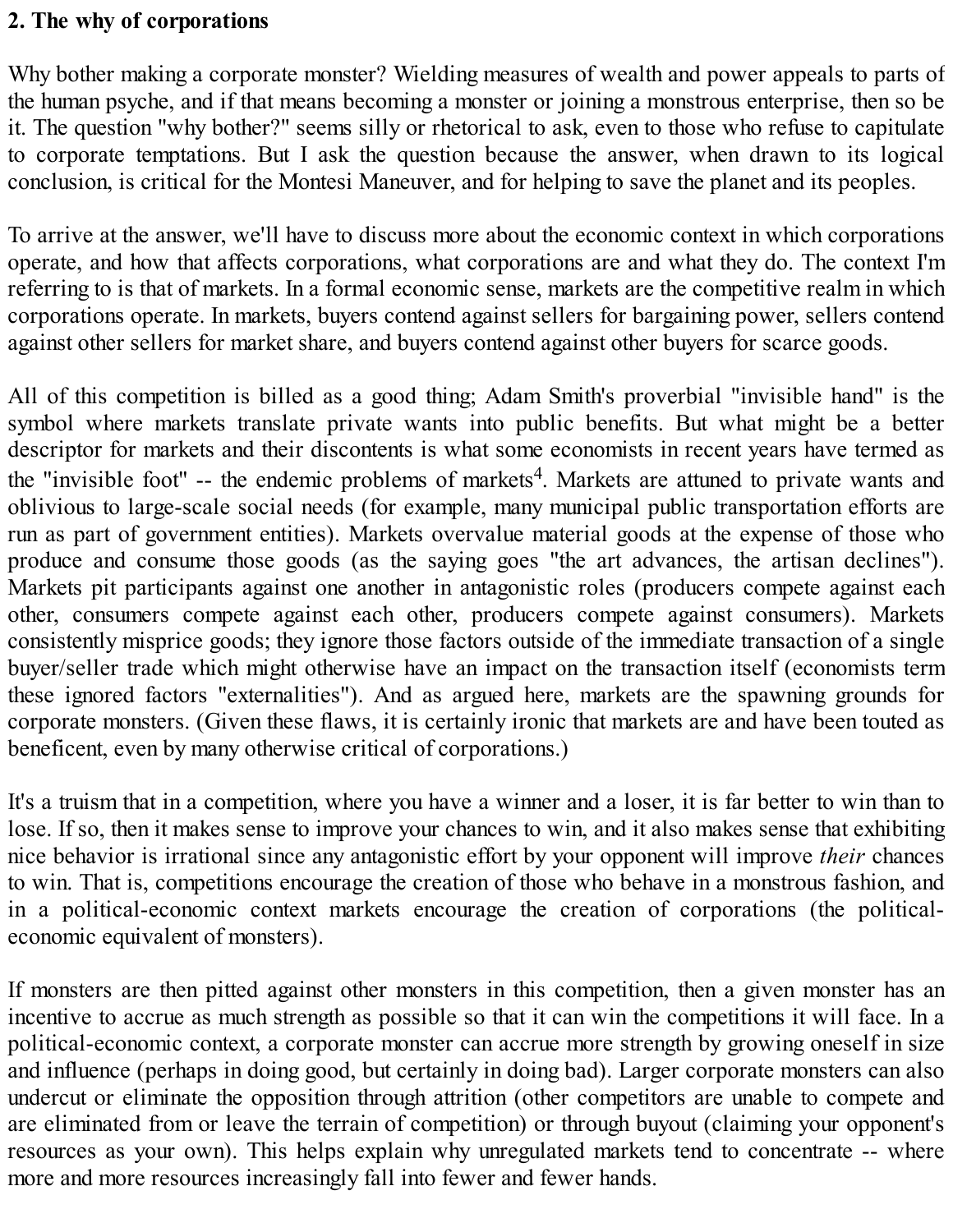This also helps explain a cruel irony that can arise: markets, which have long been touted as an alternative to command-planning economies, actually support command-planning economies, except those economies are called corporations. Though corporations may deny being associated as command-planning economies, even though in effect they actually are. In the course of the corporate dominance of markets and increased concentration of markets, the corporations that result from this war of attrition are internally structured comparable to a dictatorship -- hierarchical work and power arrangements, disproportionate pay for work served, orders come from the top down, obedience comes from the bottom up, and the only options for those inside a corporation are to obey or to leave. The reason is, if the external context (competitive markets) deters altruistic behavior by corporations in external affairs, it would be a contradiction to have a corporation behave internally in an altruistic fashion.

The result, structurally speaking, amounts to a command economy.<sup>5</sup> The main difference is that those economies didn't emerge from the state as command economies did in the old Communist countries, but rather from the market in contemporary capitalist countries. Lest any doubts remain as to this juxtaposition, one can take the list of theoretical complaints leveraged against command economies, like that in Robin Hahnel's book *Economic Justice and Democracy*, and leverage that exact same list of particulars against corporations: (1) There's a dictatorial down-go-orders, up-come-obedience dynamic, (2) Social effects of consumption and production are never determined, (3) "Conceptual workers" (that is, those with technical or managerial skills) monopolize technical information, and (4) Managers and workers constantly fight each other.

Some of these flaws, one might argue, can be done away with or ameliorated with the right regulations. But the problem as we have seen at the present time is that regulators can be bought off, or are often understaffed and under-resourced compared with their corporate counterparts. Some may also argue that new entrants can enter into the market to compete and improve the overall situation. But new entrants face "barriers to entry" as economists call them, that prevent them from doing so or from doing so easily, thus leaving that status quo in place. The most successful solution we've seen recently to breaking up monopolies is, ironically again, using non-economic means (for example, government antitrust measures). But such use of antitrust is comparatively rare, relatively easy for incumbent corporations to work around, and even in examples where it has been applied to break up a single huge corporation into perhaps dozens of new competing smaller firms, the resulting new market simply reconsolidates over time (one is reminded of AT&T, which was a monopoly in the U.S., broken up through antitrust action in the 1980s, and has all but reconsolidated in the subsequent thirty years).

Milton Friedman is spinning in his grave.<sup>6</sup>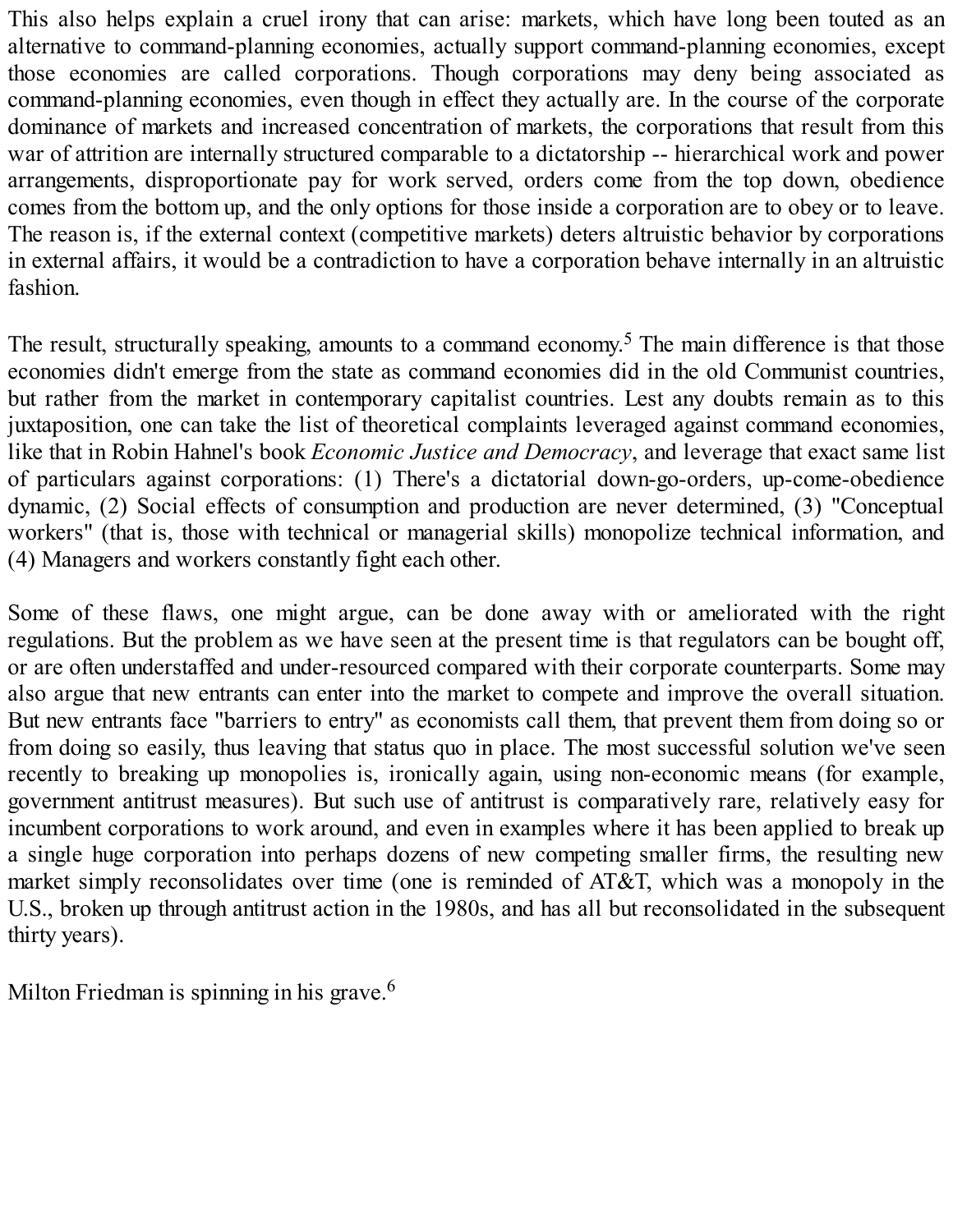#### <span id="page-13-0"></span>**3. The Montesi Maneuver**

Let me return to monsters, more specifically vampires, and to elaborate on a point raised previously. I borrow the name "Montesi" for this maneuver/project as a metaphor in the realm of political economy. Just as the Montesi Formula created a context where vampires could no longer exist in the Marvel Comics universe, the Montesi Maneuver is a proposal to outline an economic context where corporations also could no longer exist, or at least no longer exist in the kind of scale and negative influence they currently hold. I propose this approach to attack corporations in a single grand blow rather than attacking corporations one by one because what we have been doing thus far hasn't been very effective (even with the nascent Occupy Wall Street protests). And given the time urgency with various growing and impending political and environmental catastrophes, we must consider bold new paths of thought. So what would be the political economic equivalent of the Montesi Formula?

Answering this question leads us into speculative economic theory, focusing on economic models that do not use markets nor command planning. For a long time, it was thought to be impossible, even in theory, for there to be any models of an economy that use neither command planning nor markets. The political economist Alec Nove is even quoted as follows: "In a complex industrial economy the interrelation between its parts can be based in principle either on freely chosen negotiated contracts [i.e., markets], or a system of binding instructions from planning offices [i.e., central planning.] There is no third way." <sup>7</sup> But in recent decades, thanks to the efforts of heterodox (non-mainstream) economic theorists, there are now some economic models that posit such an economy and outline how they could work. In fact, in 2002 an issue of the journal Science and Society presented and critiqued seven such models of what some have come to call "democratic planning".

The model I will advocate for here is one of those models in that issue, known as "participatory economics"; it is arguably the best known of these models of democratic planning. To be sure, I don't wish to foreclose the creation of further alternative models, especially if such models prove worthy of consideration. But what has been offered has won some adherents and even seen some promising examples of real-life implementations. We approach this, like a scientist would with an explanatory theory, as the best so far of what's available or possible given the knowledge we have, with the understanding that the future and future considerations may require us to rethink matters.

Participatory economics, a model first announced in 1991, is an economic model proposed by activist Michael Albert and economist Robin Hahnel.<sup>8</sup> The model, which offers a proposed economy without command planning and without markets, aims to promote the values of solidarity, equity, efficiency, diversity, and self-management (encapsulated in the acronym "SEEDS"). The main rules of a participatory economy, briefly stated, are as follows:

- 1. All jobs in a participatory economy are balanced for desirability and empowerment.
- 2. Remuneration is determined by effort and sacrifice in socially-valued labor as gauged by one's workmates.
- 3. Large-scale economic decisions are made by decision-making bodies (what the model terms "councils") which comprise those who work in a workplace or consume in a residence. These bodies operate on the "self-management principle", where those who are impacted by a decision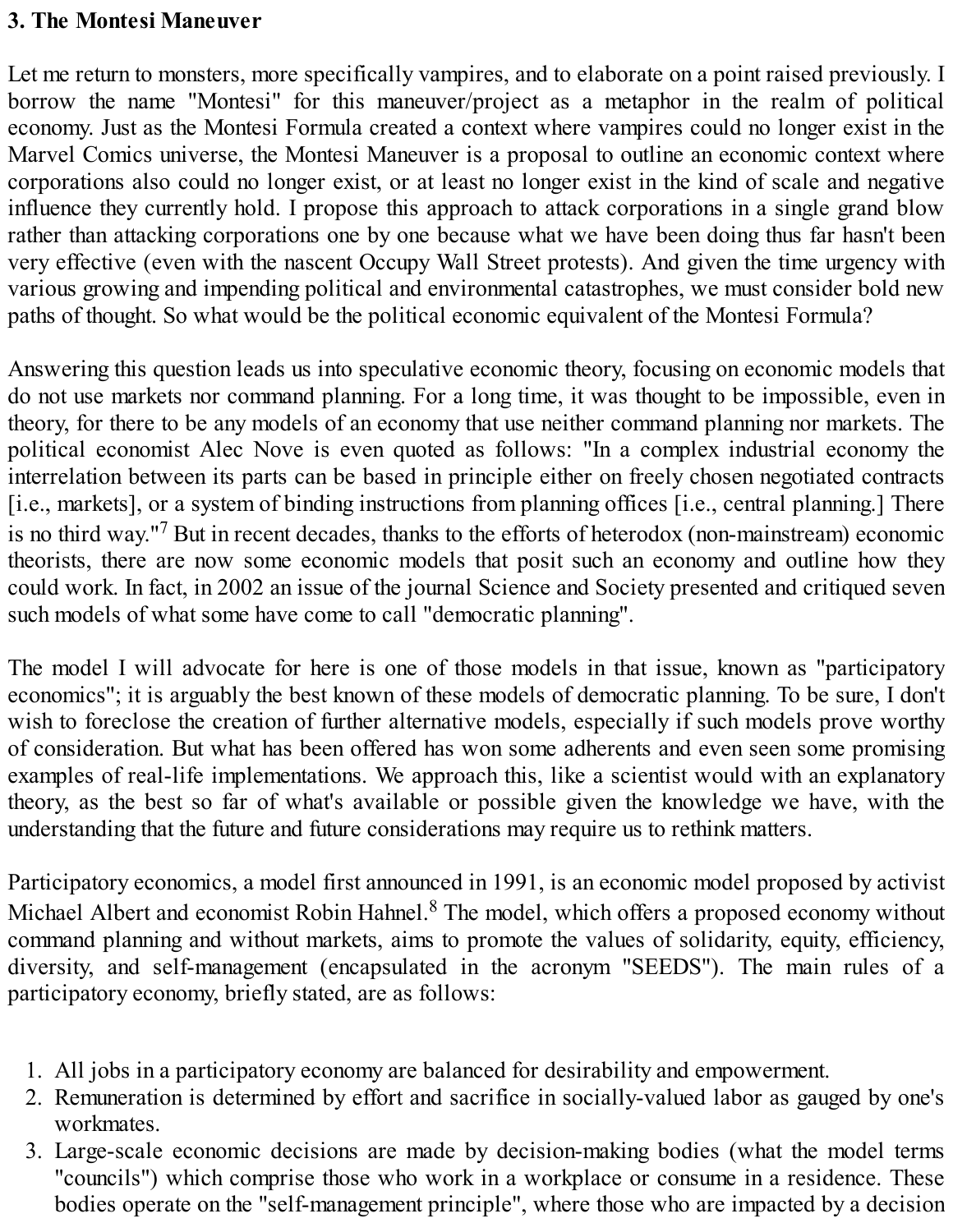have decision-making power proportional to the degree they're impacted by that decision. Also, these bodies are further structured into industries and federations on the worker side, and into nested decision-making bodies on the consumption side.

4. A participatory planning procedure addresses the matter of allocation, where consumption or production plans are submitted, with the help of a facilitation mechanism, to those who are impacted by those plans. Based on the qualitative and quantitative feedback received, those plans are revised if necessary by those who made those plans in a handful of rounds with the goal of eliminating all excess demand.

The model has been spelled out in great detail elsewhere, and objections to and concerns about the model have been addressed to an exhausting degree. Readers interested in a fuller exposition and defense of the model are referred to those readings. <sup>9</sup> But for purposes of discussion here, participatory economics has the following advantages over the retentionist economic models of markets and command planning.

- 1. **Retentionist economies have job hierarchies, but participatory economies have jobs balanced for desirability and empowerment.** Some jobs in retentionist economies carry greater disproportionate desirability and empowerment than other jobs. The result is that a relatively small number of people have highly empowering and desirable jobs while a greater number have far less desirable or empowering jobs. But in a participatory economy, jobs are arranged into what the model terms "balanced job complexes" -- that is, the tasks a worker does in a participatory economy have a degree of desirability and empowerment approximately comparable to that of every other worker.
- 2. **Retentionist economies pay by unfair means, whereas participatory economies pay by the fairer means of effort or sacrifice in socially-valued labor.** Payment accrues within retentionist economies by unfair means such as market value of private property and by personal contribution -- the rich get richer, in other words, but not by virtue of harder work. Participatory economies pay by the far more fair metric of remuneration per effort and sacrifice as gauged by one's workmates, but with this payment norm tempered by need, for those individuals who may be physically unable to work.
- 3. **Retentionist economies make collective decisions by a command planning basis.** Whether by a corporate board or by a Soviet dictatorial body like GOSPLAN, retentionist economies make collective decisions by a command-planning approach, where most of those who are impacted by a decision often have little or no say in that decision. Meanwhile, in participatory economies, collective decisions are made in decision-making bodies, both at the consumer side or at the production side (this addresses a long-complained criticism of markets that markets ignore collective consumption needs). These decision-making bodies operate on a principle of selfmanagement which connects the degree of impact of a decision with one's decision-making authority towards it.
- 4. **Retentionist economies oscillate between competitive and dictatorial dynamics, but participatory economies dispense with both.** Command planning economies and market economies have long been touted as diametrical opposites, and yet the irony of this claim is that,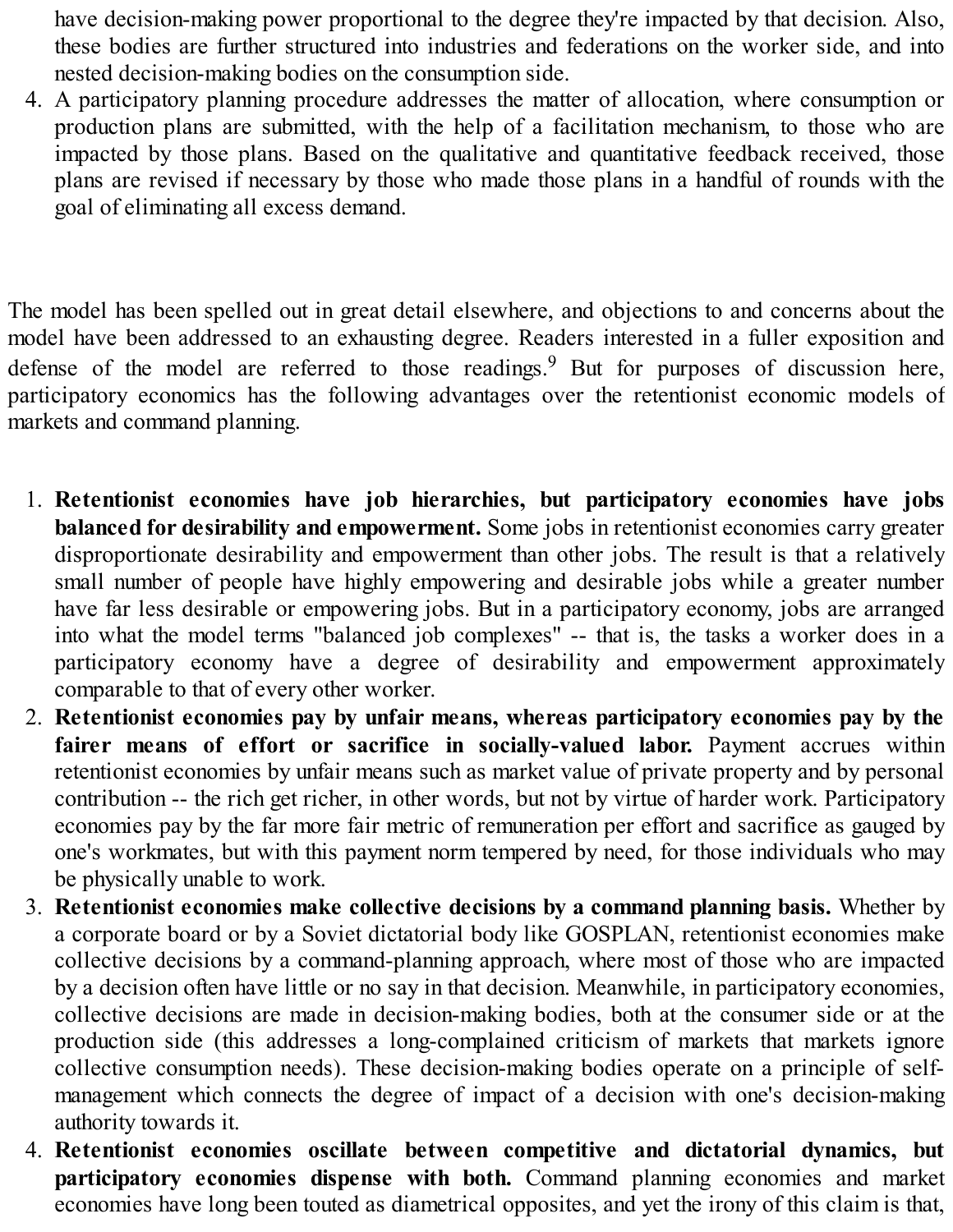upon further reflection, they each lead to the dynamics attributed to the other. Command-planning economies spawn competition among actors within the command-planning pecking order, and as argued previously, competitive markets lead to the command-planning economies we call corporations who trend toward monopoly. Participatory economies, however, use neither markets nor command planning but instead use an iterated feedback system called participatory planning. In this "partiplan", products bear prices that strive to reflect their impacts on labor, society, and the environment; producers and consumers produce respective production and consumption plans which are submitted to those who stand to be affected by those plans; those impacted then provide feedback to those who made those plans; and those plans are then revised and resubmitted if need be, all towards the shared goal of eliminating excess demand. Moreover, both command planning economies and market economies do share some significant traits: they both lead to top-down hierarchies of power and obedience, they both ignore social effects of production and consumption, and they both see technical information monopolized by a select few. Participatory economies strive to eliminate undue power and undue obedience, pay closer attention to external economic effects, and strive to share technical information.

We can summarize these structural differences between retentionist economics and participatory economics in a chart as follows:

|                                | Retentionist Economies                  | <b>Participatory Economics</b>                                          |
|--------------------------------|-----------------------------------------|-------------------------------------------------------------------------|
| Production                     | Hierarchical jobs                       | Balanced for desirability / empowerment                                 |
|                                | Consumption Unfair payment norms        | <b>Effort</b> / sacrifice in socially-valued labor, tempered<br>by need |
| $\mathbb{G}$ roup<br>Decisions | Command planning                        | Self-managed decision-making bodies                                     |
| Allocation                     | Competitive and dictatorial<br>dynamics | Participatory planning                                                  |

Participatory economics also has the following points in its favor:

- 1. It's a testable model. Whatever else might be said of participatory economics, the model carries the virtue of being testable so as to know to some degree if the model holds promise and should be implemented further, or if it should be corrected or adjusted in some way, or if it should be abandoned. We'll devote more to possible tests of the model later.
- 2. It's precise but not overly precise. Participatory economics spells out in a degree of detail how its institutions can address the needs and the values of its participants (pun intended), but it accords a measure of flexibility that allows it to be tailored to different circumstances; indeed, some of the implementations we have seen thus far have some differences.
- 3. The model also addresses many of the concerns of anti-corporate efforts currently underway. These include the following: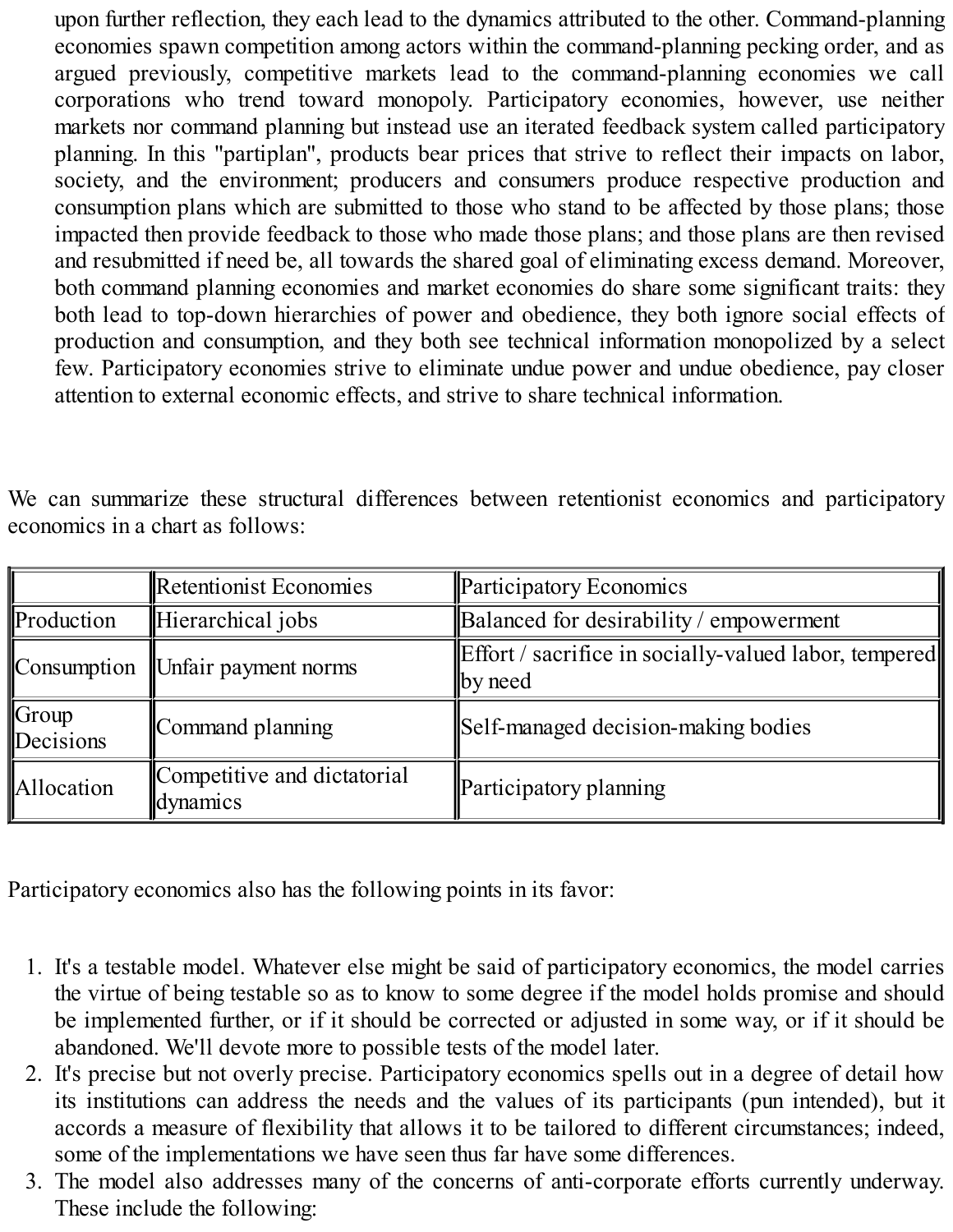- **The environment**: Corporate predations are unquestionably tied to the future of the planet. Examples are legion: Exxon-Mobil and global warming, Georgia-Pacific and rampant clear-cutting, Shell Oil and oil extraction, General Electric and the nuclear industry, and so on. So a challenge against corporate power that would succeed in halting their predations would also help preserve, protect, and defend the planet we all share. The main criticism that I have heard about the Montesi Maneuver from some environmental activists is that we're simply replacing one monster with another monster -- that the solution instead is to do away with *all* human systems. But there are at least two counter-responses: (1) the participatory economic model would hopefully be more responsive to environmental needs since it doesn't mandate growth, it would incorporate environmental impacts, and in theory at least serve as a disincentive against forming or maintaining corporations, (2) some economies may ironically prove to be more damaging to the environment than otherwise, particularly if large-scale consumption is reproduced unnecessarily on multiple local scales.
- **Women's rights**: Improving economic equity for women is critical to advancing the overall social standing of women. And in contemporary retentionist economies, where women frequently earn less pay than men for the same labor, fill more of the disempowering and less desirable jobs, and are disproportionately represented on the lower end of the economic totem pole, striving for economic equity for more women is an understandable response. This indeed is what participatory economics strives for.
- **Media**: It's critical to include media in the metric of venues for social change since, certainly in the United States and increasingly elsewhere, the success or failure of efforts for positive social change relies to great extent on whether or not the public know about those efforts. The major media are themselves corporations, among the largest corporations in the world, and in a cruel irony tend to ignore calls for media reform (since raising public awareness could strengthen such reform efforts). Thus, the corporate media have a vested interest in opposing efforts for media reform and socially positive media policy. Since 2000 in the United States, media reform efforts have been able to break through this perpetual logjam to some extent and make some tangible gains in the policy front, but those efforts are constantly on the defensive since media, as corporations, have advantages in markets as outlined previously, so they are able to respond back in the rare times that they do lose. The Montesi Manuever can help on this front by providing the theoretical lynchpin required by a full-throated challenge to corporate media.
- **Government lobbying**: The most effective lobbying efforts are connected with those of corporate power, and understandably so since the costs needed to run contemporary electoral campaigns run so high that the only resource available to raise those costs are corporations, who won't make campaign donations without making clear that those donations come at a price. (Most of the money that's raised is used to purchase television advertising on commercial media, which brings another level of abject corruption.) Corporate power in government thus becomes particularly difficult to dislodge, and in the United States extends across both major political parties. It's made even worse that many who serve in government wind up leaving government to become executives or lobbyists at the very companies that they supposedly "regulated", bringing with them a level of familiarity of government process and the connectivity to officials that grassroots efforts can't match. It's commonly called a "revolving door" of government officials and corporate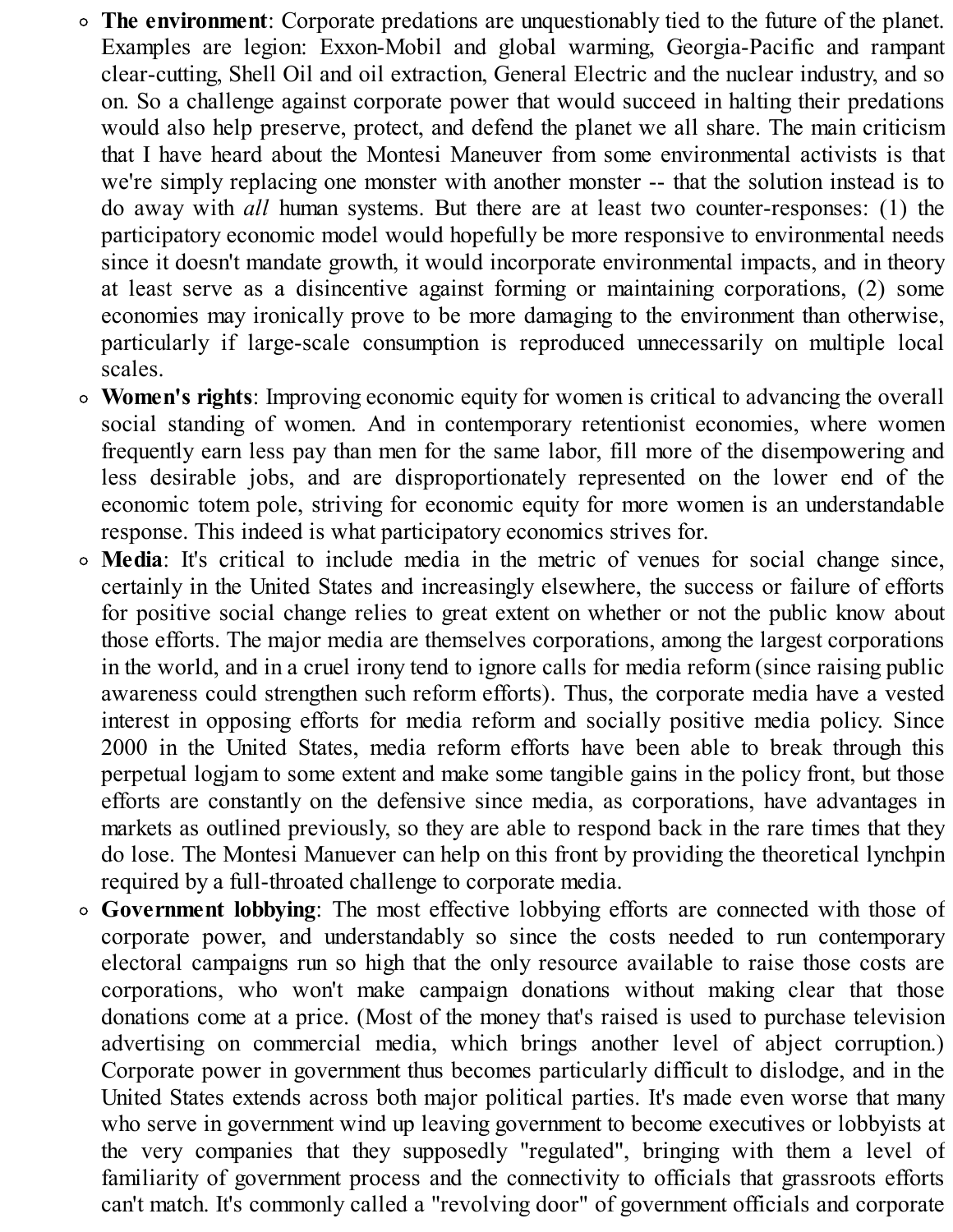executives and lobbyists. The Montesi Maneuver ties directly to those interested in removing the influence of corporate power in governance issues.

- **Labor**: Many labor unions in the contemporary United States mimic their internal structure to those of the corporations they often combat. As a result, they hobble their long-term prospects from the outset against an opponent with far greater material and other advantages and with no compunctions for its own internal structural. Unions who take up the Montesi Maneuver would hopefully change this game and improve their long-term chances for victory against the corporations who want to reduce wages, repress their rights, and abolish them outright.
- **Peace**: The biggest warmongers in the world are corporations, particularly the U.S.-based military contractors who have an interest in perpetual war in order to maintain and escalate perpetual profit. Thus, the peace movement in the United States and worldwide should take interest in the Montesi Maneuver with its focus against corporate power.
- **Race relations**: Race has historically been used to divide the working class, and there is in many places in the world a race correlation to poverty. Corporations have interest to keep systems of inequity in place since they thrive by those systems. But the Montesi Maneuver can unify rather than divide across racial lines by uniting the shared concerns over contemporary economic inequities shared by many racial and ethnic groups.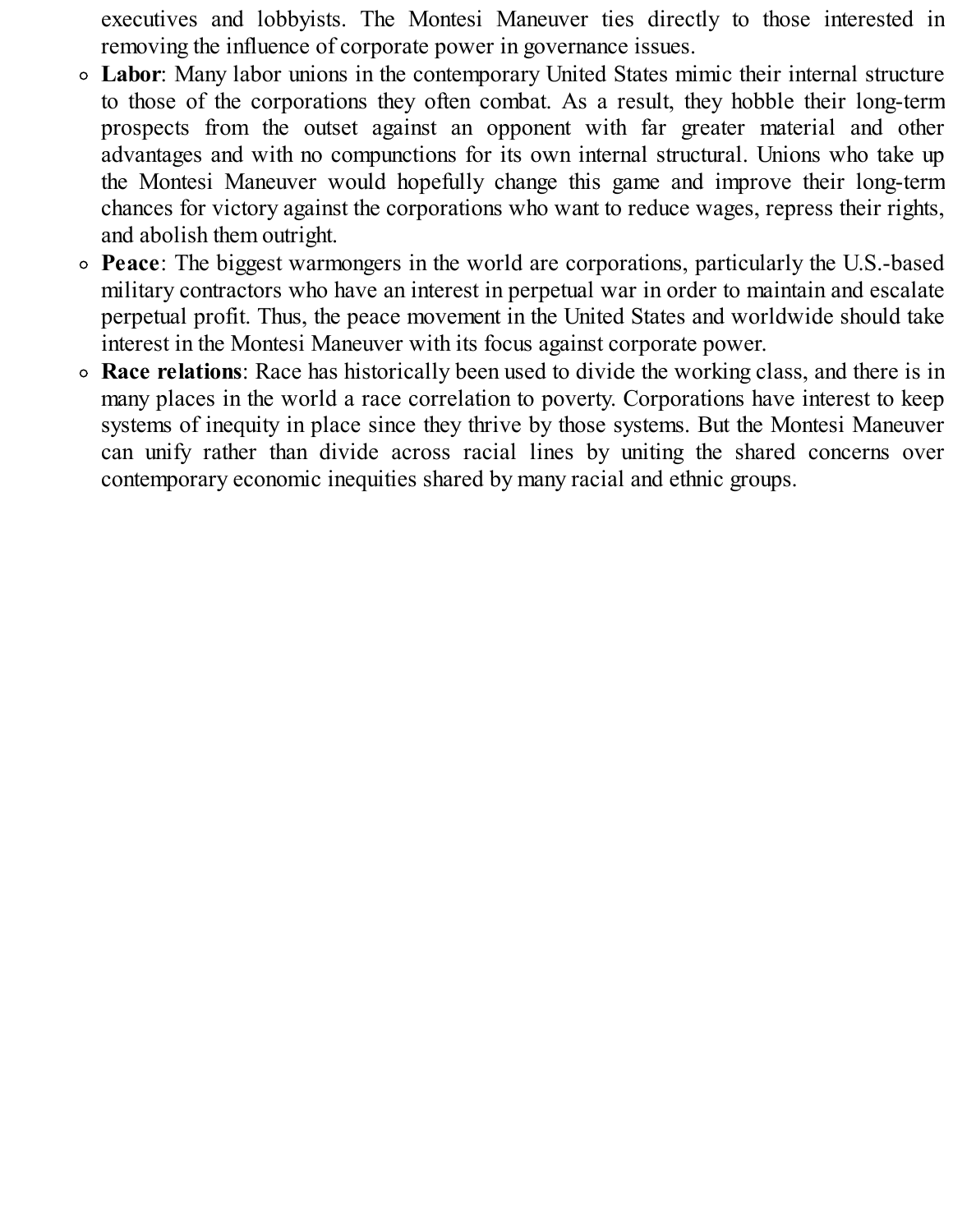#### <span id="page-18-0"></span>**4. The why of Montesi**

Why do I think the Montesi Maneuver has a chance to succeed? Humanity has been burned time and again in following one or another economic theory without evidence to support that the theory either works or has any merit. So a reasonable question to ask is: what is it about participatory economics which will work in real life -- meaning that it would destroy corporations, just as the Montesi Formula would destroy all vampires, and that it would be a better alternative to retentionist economies?

That can be answered with three simple words: I. Don't. Know. The only way to find out for certain is to try it on a large or large "enough" scale, to actually implement a participatory economic structure. But at the very least this proposal, whatever else may be said, has some measure of completeness to it (at least in terms of economics), and isn't just a reshuffling of retentionist economies in a new form.

But just because we may not have any large-scale implementations of participatory efforts does not mean that we have no evidence at all. In the twenty years since the introduction of the participatory economic model, there have been a number of real-life tests and implementations and what we have seen so far is encouraging.<sup>10</sup> The experiences of projects that implement a structure based on balanced job complexes, remuneration based on effort and sacrifice, and democratic decision-making display a remarkable degree of solidarity and effectiveness, to a level certainly unknown within markets or command-planning economies. The book publisher South End Press has been described as "pound per pound the most effective book publisher in the United States"<sup>11</sup>. The online news project The NewStandard, during its three-year existence, was set up in such a way that its workers not only weren't competitive they felt encouraged to help one another and did. To be sure, these and other experiments weren't perfect. They certainly had their own problems and concerns. But they show what is possible, and point to a new and promising approach that can be expanded further.

One would think that given a proposal with such potential, organizations and structures on the "left", whatever that term may be construed to mean, would relish this proposal and work on implementing it in their own work and structures, or at the very least debate and discuss the proposal on its prima facie merits and possibilities. But one would be wrong. In the twenty years since the participatory economic model was first proposed, the "left", in its various dimensions, and with rare exceptions, has almost completely ignored the proposal, rarely taking it up as a matter for debate.

This has been a curiously uniform response across the various dimensions of the "left". The ostensible reasons that have been suggested for this dismissal are that left groups, whether they be ossified Marxist sectarians, left businesses in publishing or other industries, or liberals of the largescale corporatist model, oddly enough don't want to lose whatever business or set-up they do have. Also, curiously, most non-profit organizations, particularly of the non-profit 501c3 model in the United States, are required by law to set up a corporate structure very similar to the corporations they ostensibly are trying to combat. The result is yet another obstacle in the face of any potential opposition.

That's not to say that preaching to the choir should be abandoned or can't make tangible gains. Indeed, what progress we can note thus far has been precisely due to such preaching, however slow such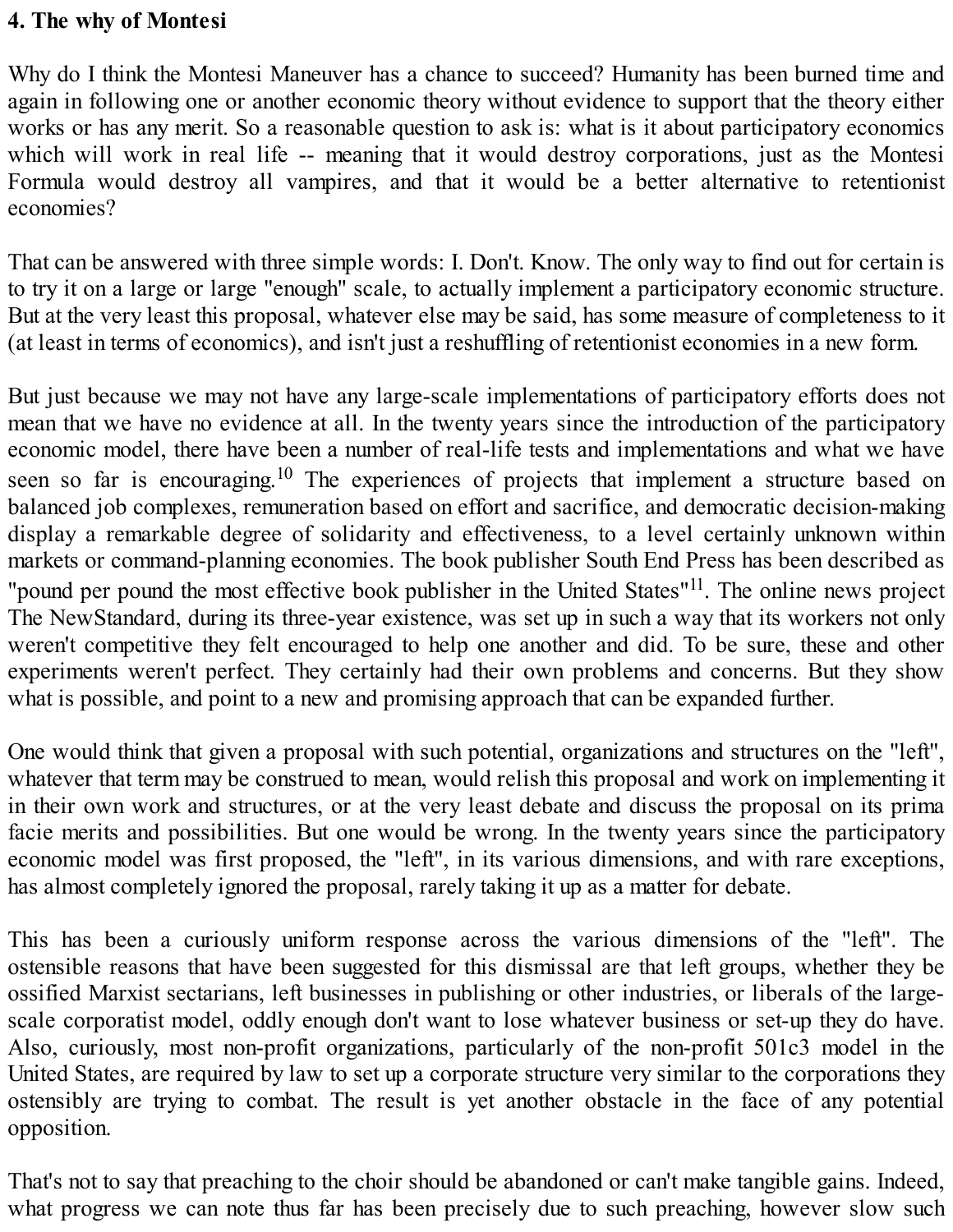progress has been. But the obstacles that prevent the achievement of a critical mass must be recognized, particularly among otherwise reliable allies. And, as we've seen with the Occupy Wall Street movement, sometimes small efforts can grow into huge movements quickly.

The main intermediary goal in order to achieve such progress, as confirmed by recent research, is to reach a 10% threshold.<sup>12</sup> That is, 10% of the population has to gain awareness or agreement on an issue or position in order for the rest of the population to follow suit. Anything less than that will literally take forever. It stands to reason that the Montesi Maneuver, and the efforts around slaying corporate monsters, will follow suit, and efforts to win gains on this front require achieving that 10% threshold. But even assuming that a participatory economy can and will work without the problems of retentionist economies, how can a 10% threshold in the entire population be achieved, never mind 10% of the "left" which has shown remarkable resistance to a proposal that can help the left improve prospects for humanity and the planet?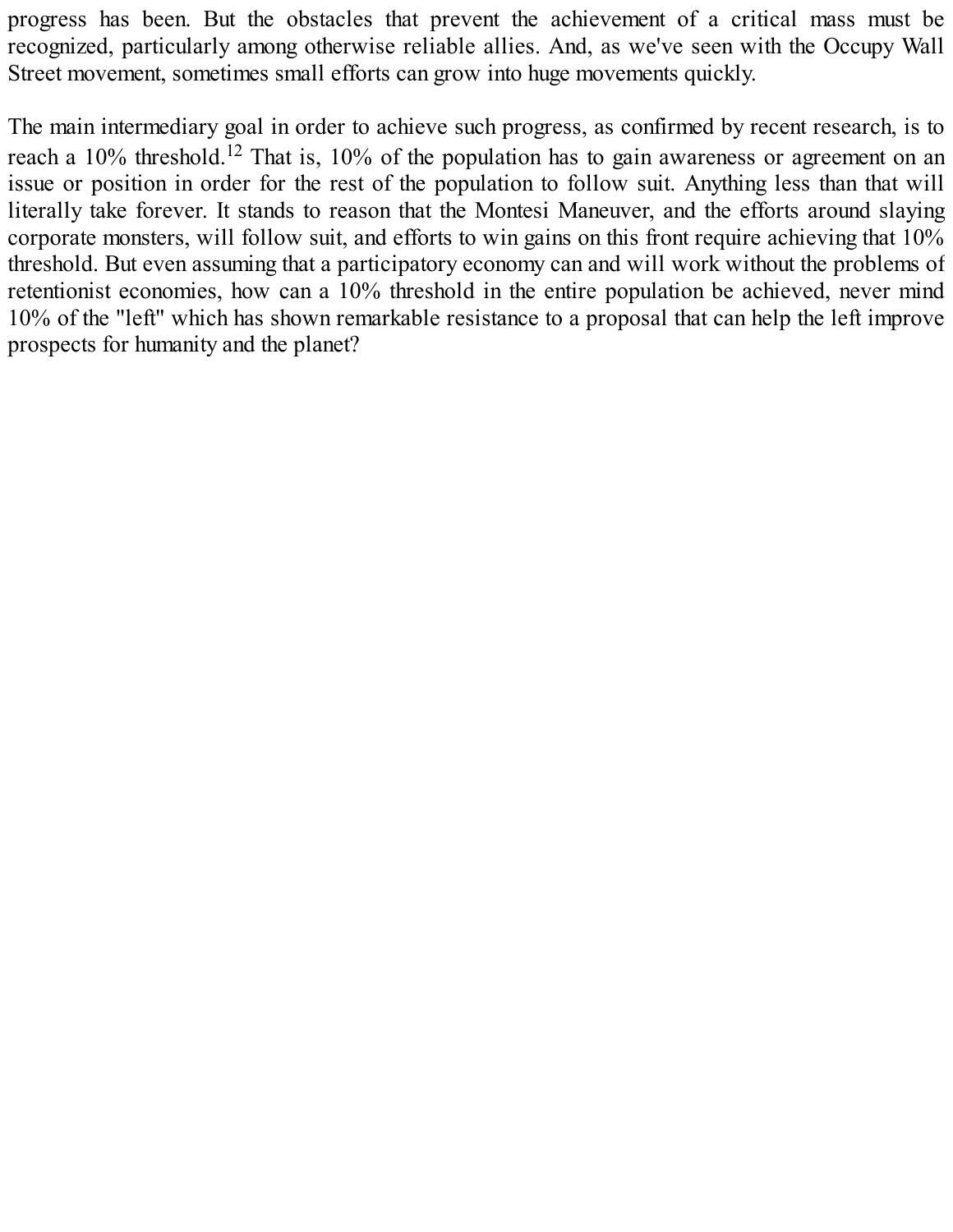#### <span id="page-20-0"></span>**5. Tactics**

What are some approaches for achieving the Montesi Maneuver? Perhaps the best way, and seemingly the hardest way to win adherents, is to ultimately show not only how it works but that it works - demonstrate the effectiveness of the model with large-scale real-world experiments. After all, the history of social economy in the past century or so has been full of promises that did not bear out in reality. Understandably, many people are understandably hesitant to adopt or subscribe to any program without first seeing how it would work and that it would have more positives than negatives. If it can be shown that another world is possible, that's most of the struggle right there.

There are a number of possible tactics to pursue, some of which include the following:

**Academic Research** Academic economics has been more a handmaiden to power rather than a means to empower people. Mainstream economists have all but ignored the proposal for participatory economics, and have done next to nothing in the way of research of comparing participatory economics with other economies. But such research would be crucial, and increasingly common contemporary technologies -- perhaps a simulacra of a participatory economy, much like that done with Zynga's "Ville" games on Facebook (Farmville, Cityville, Frontierville, and so forth) -- make such research increasingly feasible. It's a potent possibility: Disguising a future theoretical participatory economy as a a game.

**Imagined depictions of a future**: One possible way to raise awareness and might be to devise imagined situations -- science fiction, fantasy, and other depictions -- around the model. It could even represent an entire new approach to writing where dramatic literature was often heretofore animated by conflict between, say, "man against nature", or "man against man", drama could instead be animated by the quest for a shared goal, where everyone wins if it's achieved and everyone loses if not. We've seen the advantages of using imagined fiction in the political sphere and other realms, as inspiration from Star Trek with its myriad communities and the political organizing inspired by the Harry Potter series of books and films.<sup>13</sup> It's also possible, though not without its potential disadvantages, that such depictions could also break their way into wider awareness within the corporate media (indeed four of the top five highest-grossing films in the world as of 2011 are depictions in fantasy or science fiction).<sup>14</sup> Indeed, science fiction auteur Neal Stephenson has now raised a call saying that this must be the raison d'etre of science fiction writers.<sup>15</sup>

**Outreach in Independent Media**: In order for proposals to be considered, they need to be out there for people to know and consider and debate. And the major corporate media in the United States studiously avoid any discussion of alternative economic models for obvious reasons. It may be possible that corporate media can be "tricked" on occasion into presenting ideas disguised in another format, but one balks upon considering the limitations of corporate media to deliver an honest and forthright debate on a future society. Even so, the alternative media in the United States has also overwhelmingly avoided the question of alternative economic models, including discussing models that have been proposed. But those alternative media are where the best hope for outreach and expansion of these ideas lie, and the support of such media, as well as the crafting of policies which nurture such media (as for example in the ongoing net neutrality efforts and recent community radio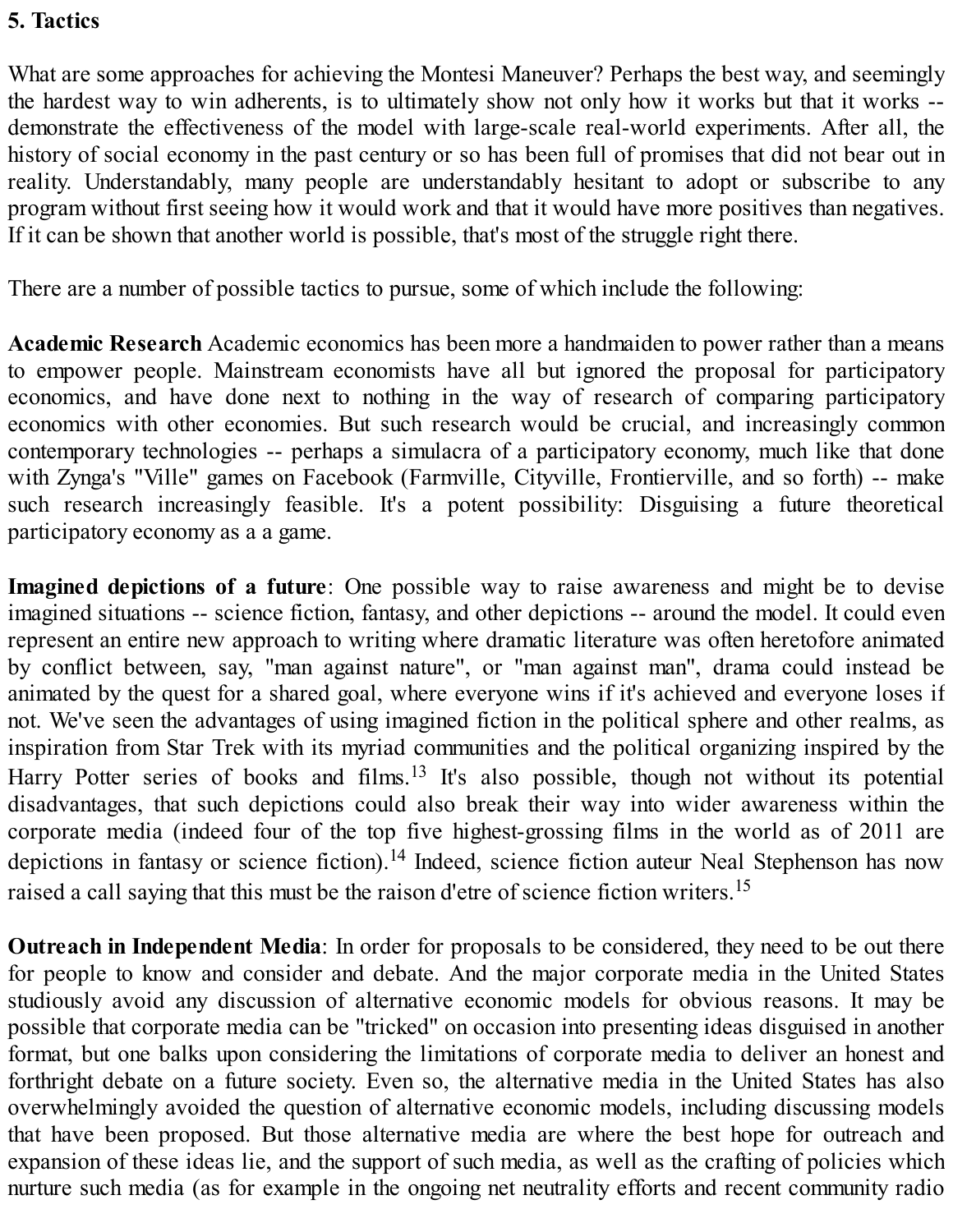victories) is critical for building and maintaining our own media apparatus. Critical too are the efforts to defend against predations of corporate media, which have been considerable in squashing attempts to build more publicly responsive media efforts.

**Forge other tools modeled on a participatory framework**: The internet has provide a welter of resources, and should be utilized by proponents of the Montesi Maneuver. (I'm referring of course, to the internet least more or less as currently configured; if net neutrality isn't maintained and online freedom is squelched in large scales, corporations may grab that medium too.) Let me quote an email from one advocate of participatory economics who was also involved in some of the early development of Wikipedia, and referred to some principles of anarchism in Wikipedia's structure:

Wikipedia was a wonderful example of anarchy, but we agreed at some point that we were (1) building an encyclopedia and (2) borrowing some principles from anarchism in order to facilitate that...I bothered in Wikipedia because it was accomplishing something--the world's greatest resource of information, [free] for all to use--not because it was anarchistic. The spread of pareconish [participatory-economics-like] principles will come from people adopting them into tasks with other purposes; if Wikipedia had been about proving an anarchist model for information aggregation, it would have fallen flat on its face on the millions of arguments that arise.

Along these lines, one idea which has been suggested would be to create an app or program which would allow users in current activist efforts to quickly and easily balance their work, determine remuneration, and forge self-managed decisions.

**Build alternative institutions**: Related to the building of these proposed tools is the idea of building institutions that embody these values and our proposed structure. As we've seen, there have been a number of such businesses that possess balanced job complexes, pay per effort and sacrifice, and encapsulate principles of self-management. The book "Real Utopia" edited by Chris Spannos includes a number of such businesses and recounts of their experiences, including the publishers South End Press in Massachusetts and Arbeiter Ring Publishing in Manitoba, Mondragon Café also in Manitoba, and The NewStandard (an online news and journalism project based out of Syracuse, New York, which operated for three years).

**Convert existing institutions**: As the experiences in Real Utopia can attest, it is supremely difficult to build and sustain a participatory enterprise, and the result still stands on rocky ground and tends to be widely ignored nevertheless. Harder still, but with the potential for far greater rewards, is the proposal to convert existing institutions into a participatory framework. Eric Patton on the ZNet website, in an amazing and shockingly little-read article, outlines how this might happen and what its dramatic consequences would be.<sup>16</sup> The essay is worth quoting at length:

From an organizational standpoint, the left has a fatal problem: it's classist. Working people are not stupid. They know. Maybe not consciously, but they know nonetheless.

Suppose now that [the large-scale antiwar activist group] United for Peace and Justice decided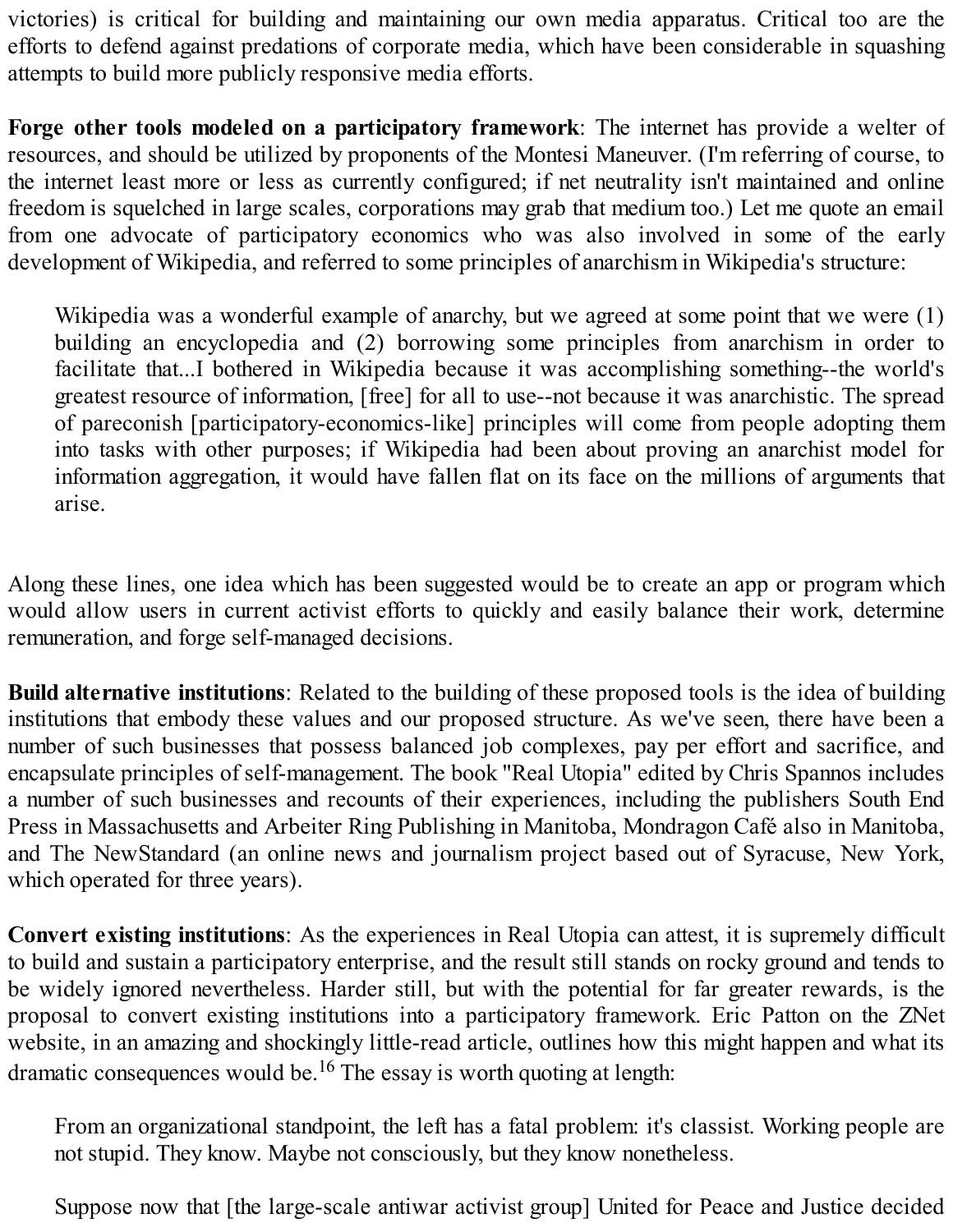to reorganize itself around principles of self-management, balanced job complexes, and remuneration according to effort and sacrifice as opposed to power and output -- the program advocated of participatory economics. Then what?

At that point, enormous and immediate pressure would be brought on the rest of the left to follow suit. Grunts in myriad left organizations would begin demanding their own rights, that is, in this hypothetical United for Peace and Justice.

...The real threat is always that of a good example. South End Press, Arbeiter Ring Publishing, Mondragon Café, The NewStandard -- these organizations may all be organized around a participatory model but they are also all small, and thus easily ignored by the broad United States left, which is not eager to incorporate their participatory economic organizational principles into what they do.

But if a large outfit like United for Peace and Justice, with its one-million-dollar per-year budget, forswore the Dark Side of the Force, going participatory instead, you would suddenly have an example too large to ignore. People all over the left would know about it. They would begin thinking about it, they would start asking uncomfortable questions about it, and very quickly they would begin *demanding* it -- unions, civil rights groups, feminist groups, environmental groups -- you name it. Dominoes would begin to fall very quickly.

Suddenly, you'd have a participatory left, emanating real pressure on the society at large. And just as suddenly, there would be, from the elite standpoint, ungodly pressure brought to bear to do something, anything, to make the problem go away. Troops home now, single payer health care, out of Haiti, seriousness about addressing global warming, out of Palestine, a move away from the oil economy, media images of women, public transportation, a less-racist legal system, more honest media coverage. Name it. What would you like to change in society today?

The power levels possessed by such a left would be immense. Suddenly, *we*'d be the ones setting the tone, dictating tempo, calling the shots, playing offense, writing the rules. Elites would be on the defensive, running terrified, looking for anything and everything to kill the monster, to make the movement stop.

As long as we did our jobs properly, the movement would never stop. We'd just keep winning and winning and winning.

Would it really be that easy? No. Because the hard part is getting United for Peace and Justice to organize around participatory principles. But once you do that, the hard part is done. Everything else becomes gravy.

If such participatory institutions, be they built from scratch or converted from retentionist structures, did succeed and establish a consistent flow of resources, it's possible that the surplus profits from those efforts can help forge existing political efforts in antipoverty work, labor organizing, environmental preservation, media reform, and so forth.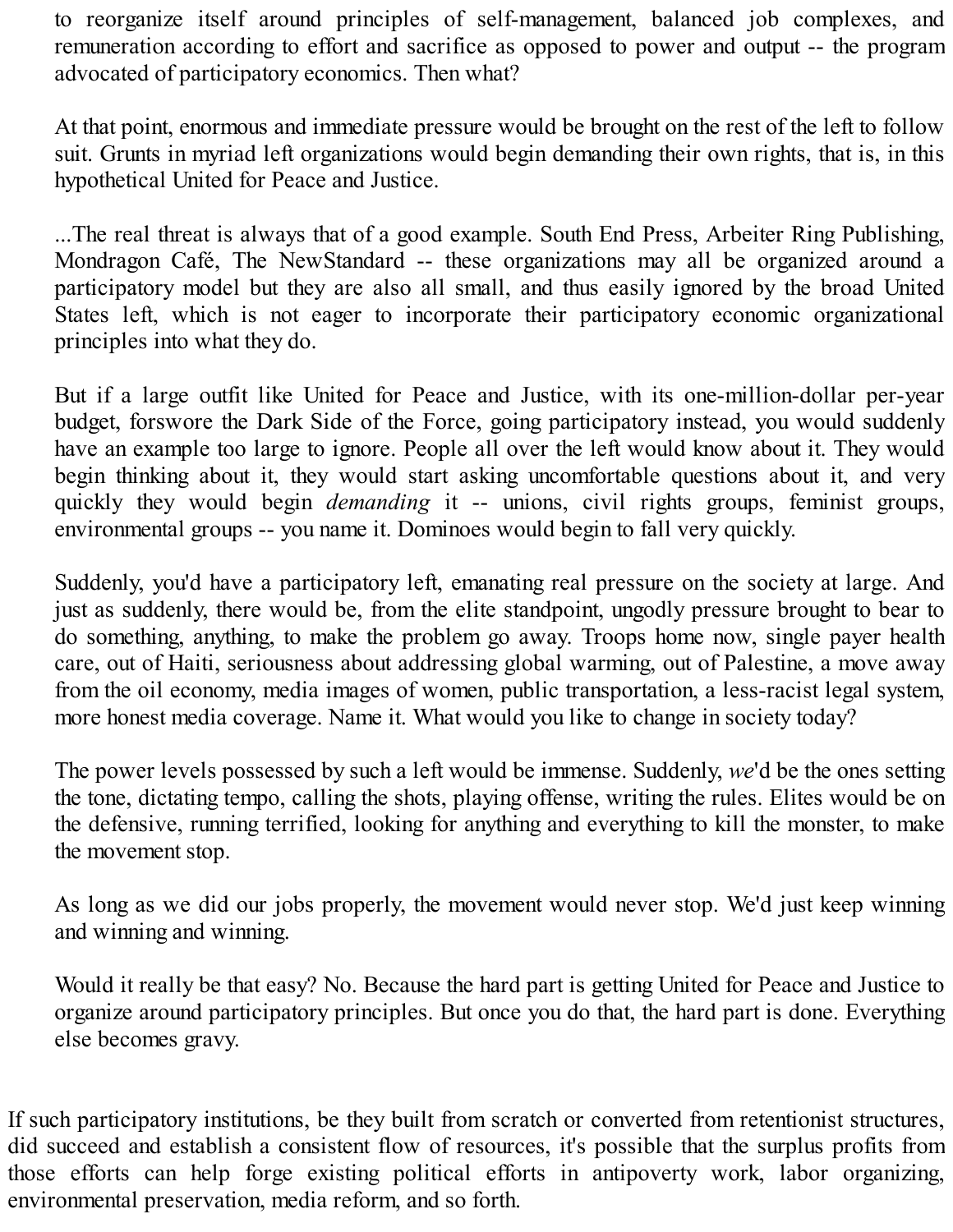This list of possible approaches can be extended further, perhaps indefinitely. But the tactics for exactly enacting any or all of these approaches cannot be described in a general sense since the appropriateness of one or another tactic always hinges on the situation at hand.

A try-it-and-see approach is appropriate: implement one proposal, or an abbreviated version of it, see if it proves successful in advancing the values we deem important, and then expand and widen it further if it is successful, or revise and scrap this proposal or others in light of that feedback. An additional benefit of this method is that if, for whatever reason, this method can't work, we can know and make corrections or return to the drawing board to figure out an alternate proposal still, perhaps including details from previous attempts. But whatever else may be said, the forgoing is a *proposal* and like any proposal should be tried out, judged for its merits, and accepted or dismissed or updated as appropriate. Too often, proposals on the political left have ossified into dogma, often untested and more a merit of faith rather than experimentation, leading to something akin to religious wars rather than a scientific pursuit.

There is another consideration: Such efforts on behalf of the Montesi Maneuver, even in some test format, will not be built overnight, and in that time there will be efforts from outside by opponents who wish to destroy them and by partisans who wish to hijack such efforts for nefarious ends. Past examples of this are unfortunately common, from the political purges in the 1940s and 1950s in the United States under the rubric of "McCarthyism", to the COINTELPRO (Counter Intelligence Program) efforts to destroy incipient activist groups, to modern PR campaigns which squelch growing efforts by outspending them and smirching their name in the wider public (if such efforts grow to the point where they can influence the public), to the police crackdowns that we've seen against the Occupy Wall Street movement and other social justice movements, to other efforts subtle and not to suppress or disincentivize such political activism. Future efforts like the Montesi Maneuver must have a chance to grow and develop, so defenses against any opposition are of course critical.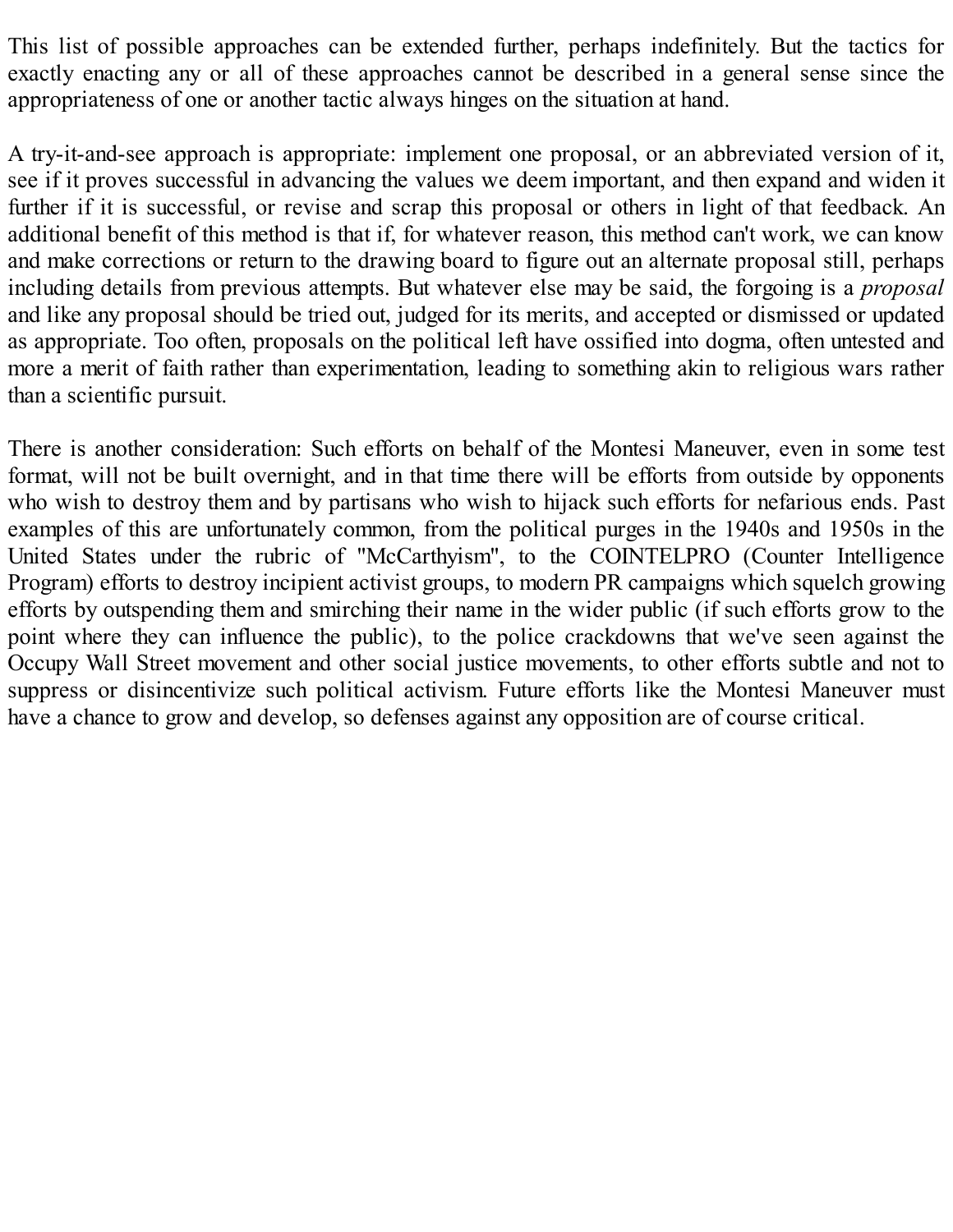#### <span id="page-24-0"></span>Conclusion

One objections to this proposal, like that of a lot of political activism now and in the past, is that such efforts are decidedly "unrealistic" in what they shoot for and their likelihood of even a small level of success. But in political activism, what's deemed "realistic" can change, sometimes very dramatically. Ask anyone who helped bring down the Seattle WTO ministerial in 1999, or who helped stopped FCC-led media concentration in 2003, or the civil rights movement, or the efforts to abolish chattel slavery, or the efforts by a small Canadian magazine to encourage people to Occupy Wall Street, or any of a number of similar successes which were one dismissed as "unrealistic". *Of course* they were unrealistic, but that doesn't mean the efforts to widen the cause of social justice can't advance, sometimes beyond "realism". Indeed, many of the achievements of social justice in recent years and in past centuries occurred even though they were once deemed "impossible". As the historian Eric Foner wrote: "What is possible...would not have been achieved, if, in this world, people had not repeatedly reached for the impossible."

Another objection that is sometimes voiced against the pursuit of some reasonably-drawn-out plan is that, basically, we shouldn't paint our efforts into a corner. That is, we shouldn't try to determine an answer to the question "What do you want?", be it the Montesi Maneuver or anything else, since that's the kind of thing that should be determined after we win -- that is, after we overthrow the existing systems and allow people to craft from the grassroots up a new economy that won't possess these flaws. (Curiously, I have heard this same line of argument posed by both Marxists and libertarians, who usually would be hard-pressed to agree on what color the sky is, never mind any points of political philosophy.)

One can understand the desire to sidestep the question altogether -- even people who are expert in political economy have stared into space fruitlessly trying to devise brand-new alternatives. Avoiding the question of political vision is frankly passé since, as the Montesi Maneuver and other efforts show, there have been efforts to answer the question of "What do you want?".

More to the point, having some proposal is crucial, even if it's a tentative one, for the simple reason that efforts for transformative change will ultimately fail without some proposal as a beacon. When revolutionary movements actually win power, they're justifiably asked to come up with solutions and do so quickly lest people grow disillusioned (never mind hungry). Under such pressure for solutions, the temptation grows to fall back on retentionist economies, and a return to the status quo, and to circumstances in which revolutionary efforts get hijacked away from their idealism. Without a proposal and evidence that they do work or can work, those efforts will be aimless, lose their legitimacy and eventually collapse or be co-opted. Devising alternate proposals to markets and command planning, as we have seen, is a considerable task, one that should ideally be thought out and tested well in advance.

To say again, the foregoing does not mean that we should be dogmatic about a proposal in the face of evidence to the contrary. If evidence of any of the foregoing mentioned here should show that this proposal won't work or can't work, then yes, the foregoing should be modified until it can be shown to work, or replaced with some other non-retentionist proposal that *will* work. There's no clear-cut demarcation line between when a failed proposal should be tweaked and modified or when it should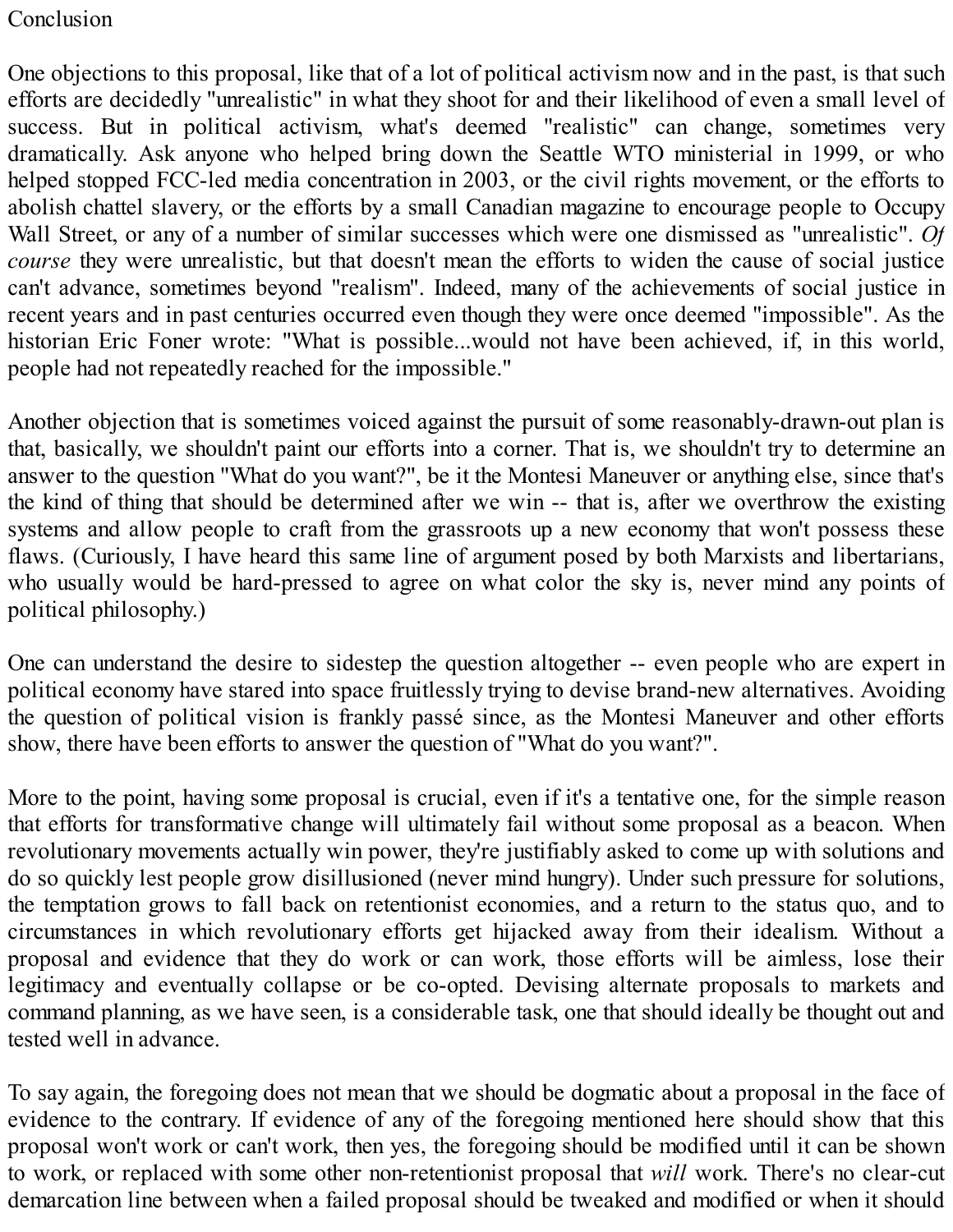be thrown out and replaced; such matters fall outside the scope of this discussion, but experimentation and reliable evidence can, should, and must serve as the governess for whether or not a proposal should be kept.

The prospects are daunting to be sure -- transforming our political economy in order to drain the shark tank in which corporate sharks swim, with the hopes that those sharks will ultimately wither and die, AND confirming that it delivers a working economy without the negative consequences which won't lead to future injustices, AND doing so quickly in the face of mounting catastrophes that threaten humanity, the planet, and its progeny. But to be sure, we are entering historically uncharted waters, and the work you and I do today will chart the course to come, whether humanity and the planet fall off the brink into irreversible calamity, or whether we rescue it. I hope the proposal here offers food for thought and can aid in efforts to save the future. I close with two quotes -- one from scholar Samir Amin, "The future is still open. It is still to be lived", and another from writer Eduardo Galleano, "Let's save pessimism for better times."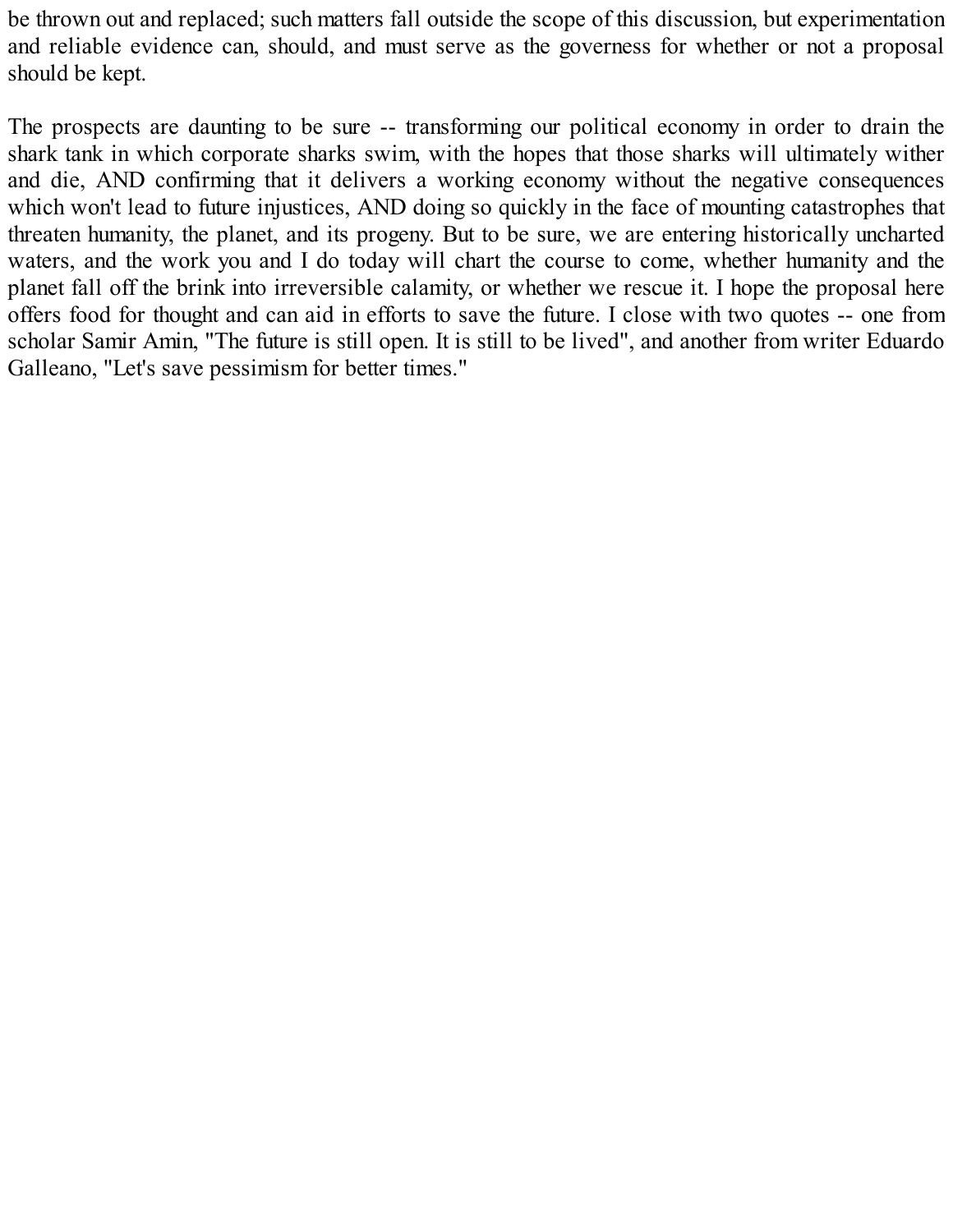<span id="page-26-0"></span>**Notes** 

1. The efforts of groups like [POCLAD](http://www.poclad.org) (the Program on Corporations, Law & Democracy) have been critical in raising awareness in this regard.

2. The film The [Corporation](http://www.thecorporation.org) and the book of the same name have effectively hammered home this point in detail, and provides an excellent primer about the operational logic of the modern-day corporation.

3. The reference is by Representative Jim Cooper, writing in the Boston [Review.](http://bostonreview.net/BR36.3/ndf_jim_cooper_fixing_congress.php)

4. The exact source is D'Arge, Ralph C.; Hunt, E. K. (1971). Environmental pollution, externalities, and conventional economic wisdom: a critique. University of California Riverside, Dept. of Economics.

5. The work of David Korten has been crucial in comparing corporations to command planning economies. Korten's proposed solution, that of "real markets", unfortunately leave much to be desired, in that we're simply letting history repeat itself.

6. Plus, in yet another irony, many command-planning economies tend to spawn competition among actors for higher positions within the pecking order of command economies.

7. As quoted also in Robin Hahnel's *Economic Justice and Democracy* (London: Routledge, 2005).

8. The model was formally announced with the near-simultaneous publication of two books, both coauthored by Michael Albert and Robin Hahnel -- *Looking Forward: Participatory Economics in the Twenty First Century* (Boston, MA: South End Press, 1991), and *The Political Economy of Participatory Economics* (Princeton, NJ: Princeton University Press, 1991).

9. The best-known recent book-length expositions and defenses of the model include *Parecon: Life After Capitalism* by Michael Albert (London: Verso Books, 2004), and *Economic Justice and Democracy: From Competition to Cooperation (Pathways Through the Twenty-First Century)* by Robin Hahnel (London: Routledge, 2005).

10. The best known exposition of the practical successes and lessons of the participatory economic model is *Real Utopia: Participatory Society for the 21st Century* edited by Chris Spannos (Oakland, CA: AK Press, 2008). Disclosure: The author was one of the contributors of Real Utopia.

11. Radio interview with Michael Albert on Chicago Indymedia's radio show *From The Trenches*, originally aired on May 24, 2004. Online [here](http://chicago.indymedia.org/usermedia/audio/3/FTT_5-24-04Part_3.mp3) and [here.](http://chicago.indymedia.org/usermedia/audio/13/FTT_5-24-04Part4.mp3)

12. See [http://pre.aps.org/abstract/PRE/v84/i1/e011130.](http://pre.aps.org/abstract/PRE/v84/i1/e011130)

13. See, for example, the Harry Potter Alliance at [http://thehpalliance.org/.](http://thehpalliance.org/)